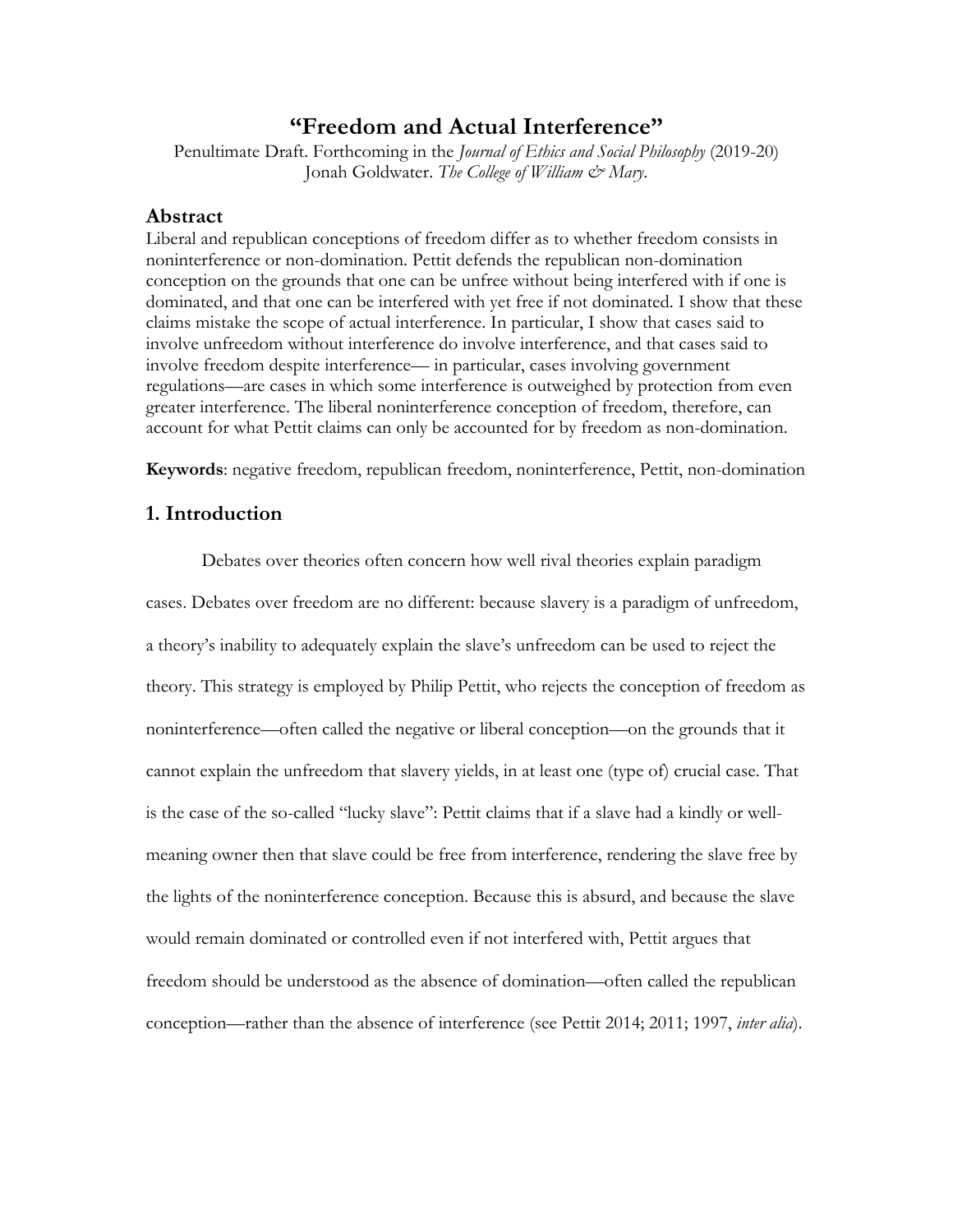Naturally, some have defended the noninterference conception.<sup>1</sup> Prominent among them are Ian Carter and Matthew Kramer, who have claimed that negative freedom—or at least the variant Carter and Kramer call "pure"—does indeed have the resources to explain the unfreedom of the lucky slave (Carter 1999; 2008, Kramer 2003; 2008). For even if the slave is not actually interfered with, that the slave would be interfered with in certain hypothetical situations—such as the slave not engaging in the subservient behavior that results in the slaveowner's noninterference—suffices to show the slave is unfree by the lights of the noninterference conception.

Carter and Kramer concede this would render the slave's being interfered with a matter of likelihood or probability, however, as well as a contingent empirical fact rather than a conceptual necessity.<sup>2</sup> Is this an adequate explanation of unfreedom? Pettit thinks not. For according to Pettit there is a necessary or conceptual relation between slavery and unfreedom, not merely an empirical or contingent one, as well as a necessary or conceptual relation between democracy or republican government and (un)freedom. For on Pettit's view one either has the status and rights of a free person, which entails freedom from control or domination, or else one lacks that status, in which case one is subject to such control even if interference does not actually occur. So Carter and Kramer are also moved to deny that (un)freedom and forms of government are connected so intimately; on their view, just as the slave's unfreedom is contingent and empirical, so too is it only contingent and empirical that democracy promotes freedom more than, say, fascism.<sup>3</sup>

<sup>1</sup> In addition to Carter and Kramer (cited above), see also Lang (2012), Wendt (2011), de Bruin (2009), and Goodin (2003).

<sup>2</sup> As Carter (2016) puts it, "people who are subject to [domination] can be seen as less free in the negative sense even if they do not actually suffer interference, because the probability of their suffering constraints is always greater (*ceteris paribus*, as a matter of empirical fact) than it would be if they were not subject" to that domination.

<sup>3</sup> See Harbour (2011) for an argument that this implication is especially problematic.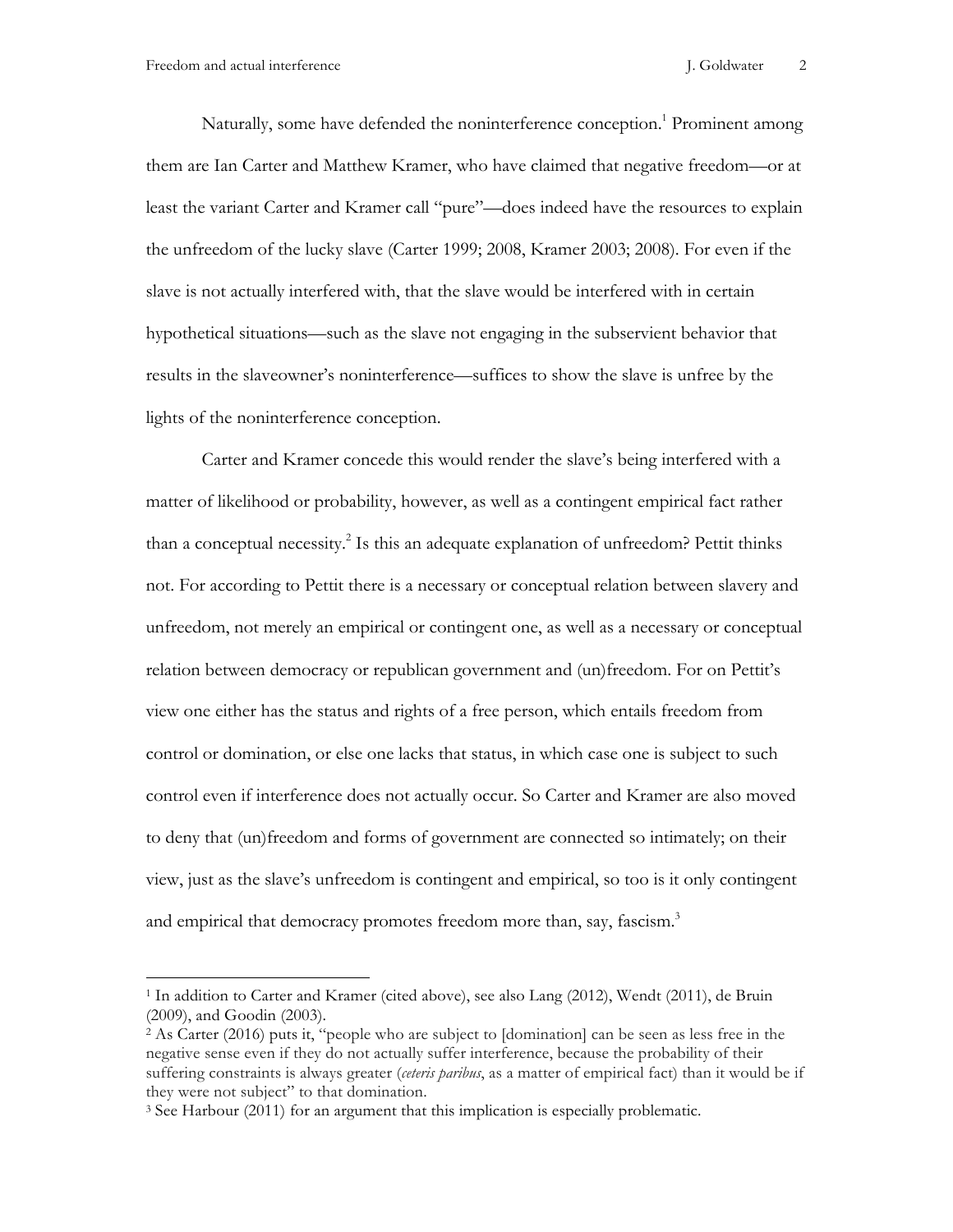Though I suspect Pettit is right here, the relation between freedom and forms of government is not the main concern of this paper (though I will return to it in the final section). Instead, I will argue that the agreement with Pettit that Carter and Kramer concede earlier in the dialectic—that a slave could be free from actual interference even if subject to possible or likely interference—is a mistake. My central claim is that the scope of actual interference is wider than has been recognized, a crucial implication of which is that there cannot be a slave with a noninterfering slavemaster any more than there can be a prisoner with a noninterfering jail cell. So against Pettit I argue that the noninterference conception of freedom does indeed have the resources to explain the unfreedom induced by slavery. In keeping with Pettit, however, my position satisfies the stronger demand that Carter and Kramer attenuate: that a slave is necessarily rather than contingently unfree- the reason being, I claim, that being a slave *entails* being interfered with. This result obviates the debate over whether a high probability of possible interference becoming actual is sufficient to explain the slave's unfreedom.

This paper has a second goal as well. In addition to arguing that domination and unfreedom can occur without actual interference, Pettit also claims one can be free while interfered with if one isn't dominated. In particular, if laws are produced via the legitimate procedures of a well-ordered democracy or republic, then even if one is interfered with by such laws, one is not dominated if those laws track the "avowed interests" of the republic's citizens. <sup>4</sup> In fact, Pettit even holds that democratic laws may promote rather than hinder freedom. So a further reason to adopt the non-domination view of freedom, Pettit argues, is that it, unlike the noninterference view, can explain how laws and regulations can be liberating rather than oppressing. Though I agree that laws and regulations can indeed be

<sup>4</sup> See Beckman & Rosenberg (2017) for a recent discussion of democracy, citizenship, and nondomination.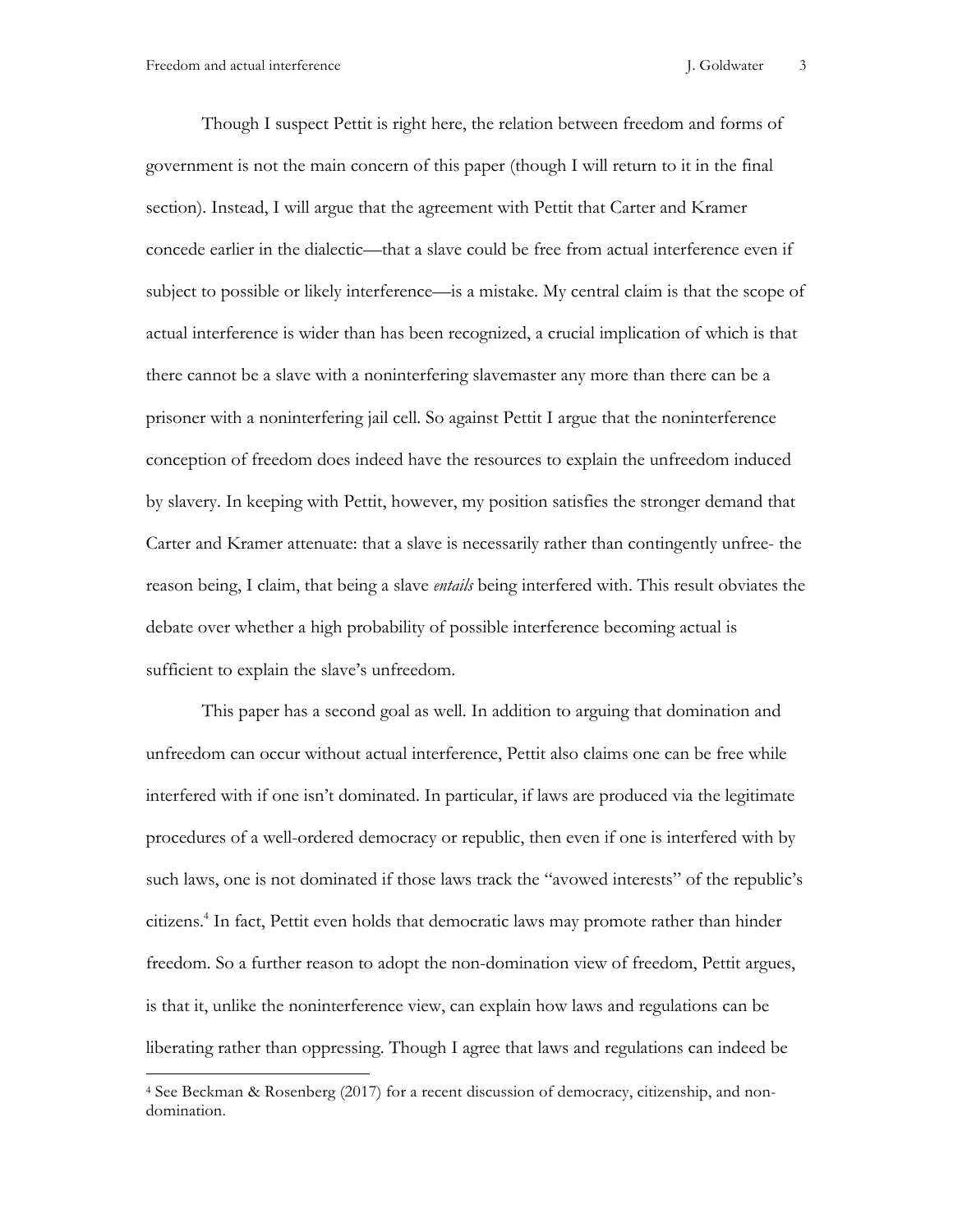liberating, I also reject Pettit's claim that the noninterference conception of freedom is unable to explain this. The core reason is that even if a law interferes with some action, it can nonetheless protect against even greater interference all things considered. That is, just as according to the utilitarian an action can cause some pain but a greater amount of pleasure overall, so too can a law interfere to some degree but still be freedom-enhancing on balance or *ultima facie*. Contrary to what many believe, then, I show that laws and regulations can enhance negative freedom rather than simply impede it.

The paper is structured as follows. In §2 I defend my thesis regarding the wide scope of actual interference. In  $\S$ 3 I apply that thesis to the arguments for freedom as nondomination. In §4 I show how laws and regulations may enhance rather than impede (negative) freedom, and in §5 I apply this result to questions about forms of government. The overall result: Pettit's charge that the noninterference conception cannot meet its explanatory burden is unfounded.

## **2. Theories, auxiliary assumptions, and actual interference**

Above I noted that debates over theories often turn on the explanation of paradigm cases. I also indicated that my central thesis concerns the scope of interference. Both can be illustrated by what I take to be a paradigm of an unfree person- namely, a person in prison.<sup>5</sup> How would the noninterference conception explain the prisoner's

<sup>5</sup> Interestingly, Pettit actually denies that imprisonment is paradigmatic of unfreedom; on this see Wendt (2011) for discussion. Though space precludes an in-depth discussion, it is worth noting that Pettit is pushed this way as an implication of his views, including his criticisms of negative freedom. Though denying the paradigmatic nature of the prisoner's unfreedom might ultimately be justifiable via theoretical considerations or an appeal to reflective equilibrium, say, if one can avoid denying a paradigm case I assume one should. One reason is general and meta-theoretical: insofar as explaining paradigm cases is an important means of comparing theories, denying a paradigm threatens to undercut the prospects of theory-neutral assessment. A second reason, particular to this case, is that insofar as my arguments (throughout the paper) undercut the reasons for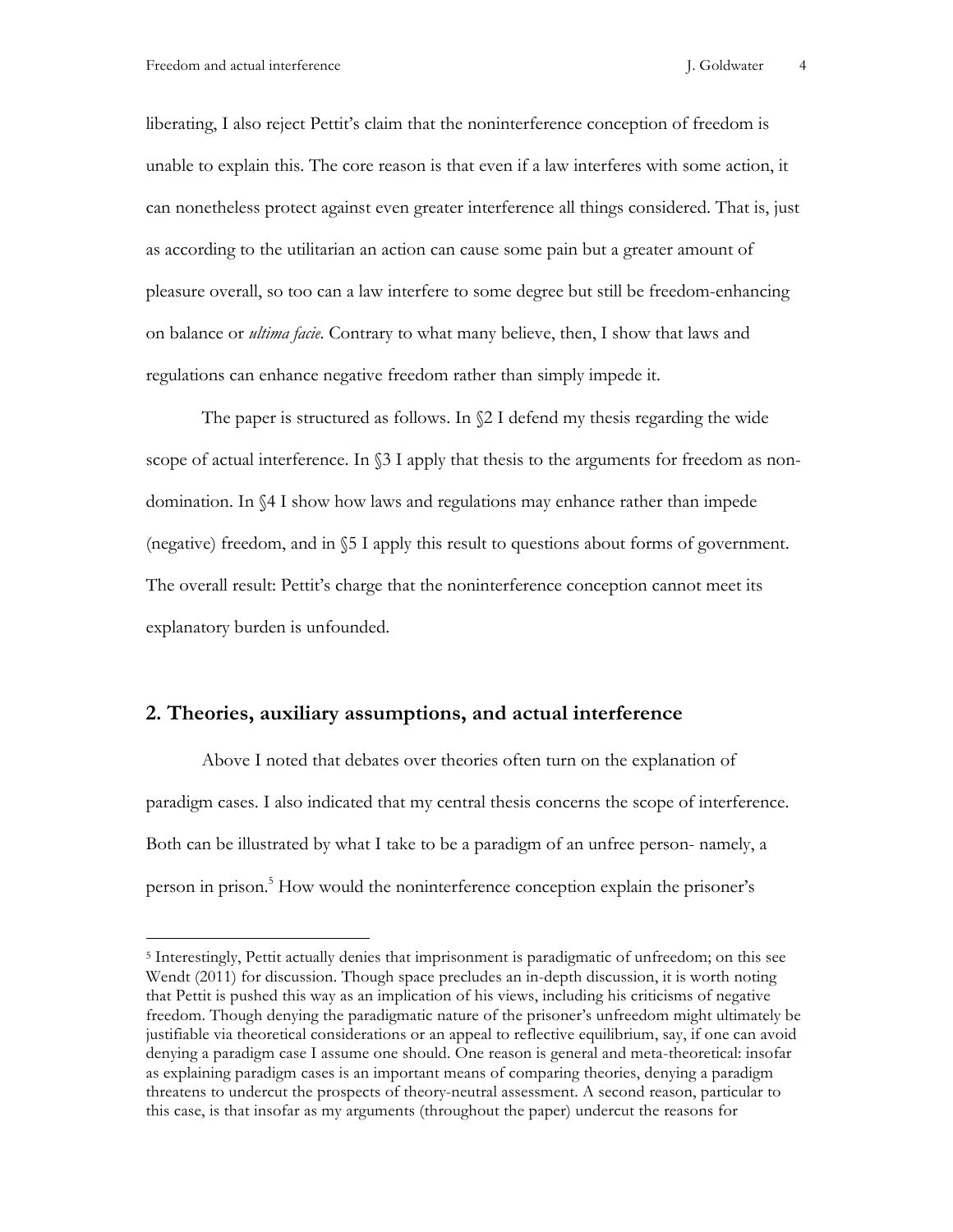unfreedom? The answer appears simple: the prisoner is interfered with. But when, and how often, is the prisoner interfered with? Is the prisoner unfree only when he or she pushes or struggles against the jail walls? The answer seems obvious; whether the prisoner struggles or not, the prison walls interfere with the range of choices the prisoner might otherwise make. So it would seem the prisoner is interfered with or constrained, and so not free, for the entirety of the prison sentence.

I assume that if a theory misjudges or cannot explain a paradigm case the theory should be rejected (all else equal). Famously, the possibility of a contented slave is thought to refute the theory of freedom as the ability to do what one wants; rather than thinking that a slave who learns to want only what he can have thereby liberates himself, the idea is that freedom shouldn't be indexed to what one happens to want.<sup>6</sup> So in a similar vein suppose one held that the jail cell interferes with the prisoner only if the prisoner actively struggles against the bars. Then the key to liberation would be to sit still; on this view even a person confined to a cell just barely larger than that person's body would be counted free as long as that person didn't move a muscle. So according to freedom as noninterference conjoined with the view that interference occurs only when one physically butts up against obstacles or constraints, it would seem that the less one moves, the freer one is.<sup>7</sup>

The absurdity of this verdict might tempt one to reject freedom as noninterference, just as the slave learning not to want what he cannot have is a reason to reject the theory of freedom as the ability to do what one wants. But such a criticism aims at the wrong target. To see this consider the general distinction between a theory and an auxiliary assumption

abandoning negative freedom while maintaining the paradigmatically unfree character of imprisonment, there is no need to adopt the counterintuitive position that Pettit here adopts.

<sup>6</sup> The problem was first raised by critics of Berlin's (1969) famous "Two concepts of liberty", such as Benn and Weinstein (1971). See Flikschuh (2007: Ch.1, §2.3) for an overview.

<sup>7</sup> The thought calls to mind a line often attributed to activist and theorist Rosa Luxemburg: "those who do not move do not notice their chains".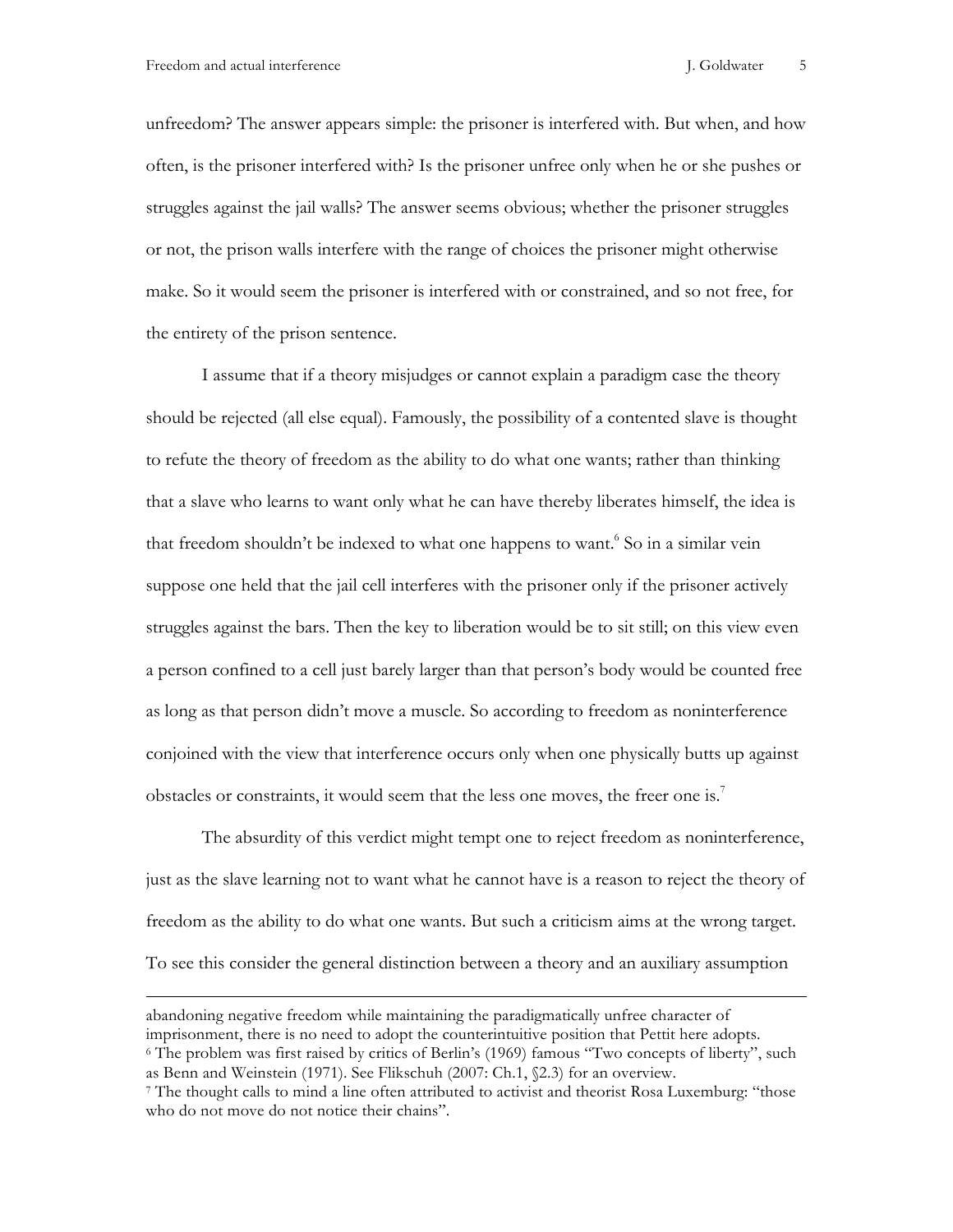familiar from the philosophy of science. Whereas a theory proper consists only of central or core claims, auxiliary assumptions are supplementary claims used in conjunction with the core theory in order to derive specific predictions or verdicts. Applying the distinction here suggests one should distinguish the core theoretical claim that freedom consists in noninterference with the auxiliary assumption that actual interference occurs only if one struggles against an obstacle such as a jail wall. Conjoined, these yield the prediction or verdict that a person who learns to sit still in jail thereby liberates himself. That this prediction or verdict is false need not impugn the theory, however, but should instead impugn the auxiliary assumption. For the same theory conjoined with a more plausible auxiliary assumption—that a jail wall interferes with someone even when not butting into it, for example—yields the correct prediction or verdict- namely, that even a person who learns to sit still in prison remains unfree.

With the distinction between theory and auxiliary assumption in mind consider another paradigm case. I take it as a truism or a paradigm of unfreedom that one is unfree to do x if it is illegal to do x. <sup>8</sup> Yet suppose instead that one is rendered unfree to perform an illegal x only when one is arrested for doing x. Then the path to liberation with respect to an illegal x would simply be to refrain from doing it, thereby avoiding arrest; more succinctly, one would be free to do an illegal x as long as one didn't do it. But this verdict is just as absurd as the idea that the contented slave liberates himself by learning to not want to do what he is barred from doing, or that a prisoner can liberate himself by sitting still and not touching the bars. Instead, the more plausible thought is that one is unfree to do x

<sup>8</sup> This is of course compatible with being free to do x in the sense of 'free will'; having the free will to choose to break the law does not entail one is free to break the law in the social or political sense, and it is only with the latter sense of 'freedom' that I am concerned here.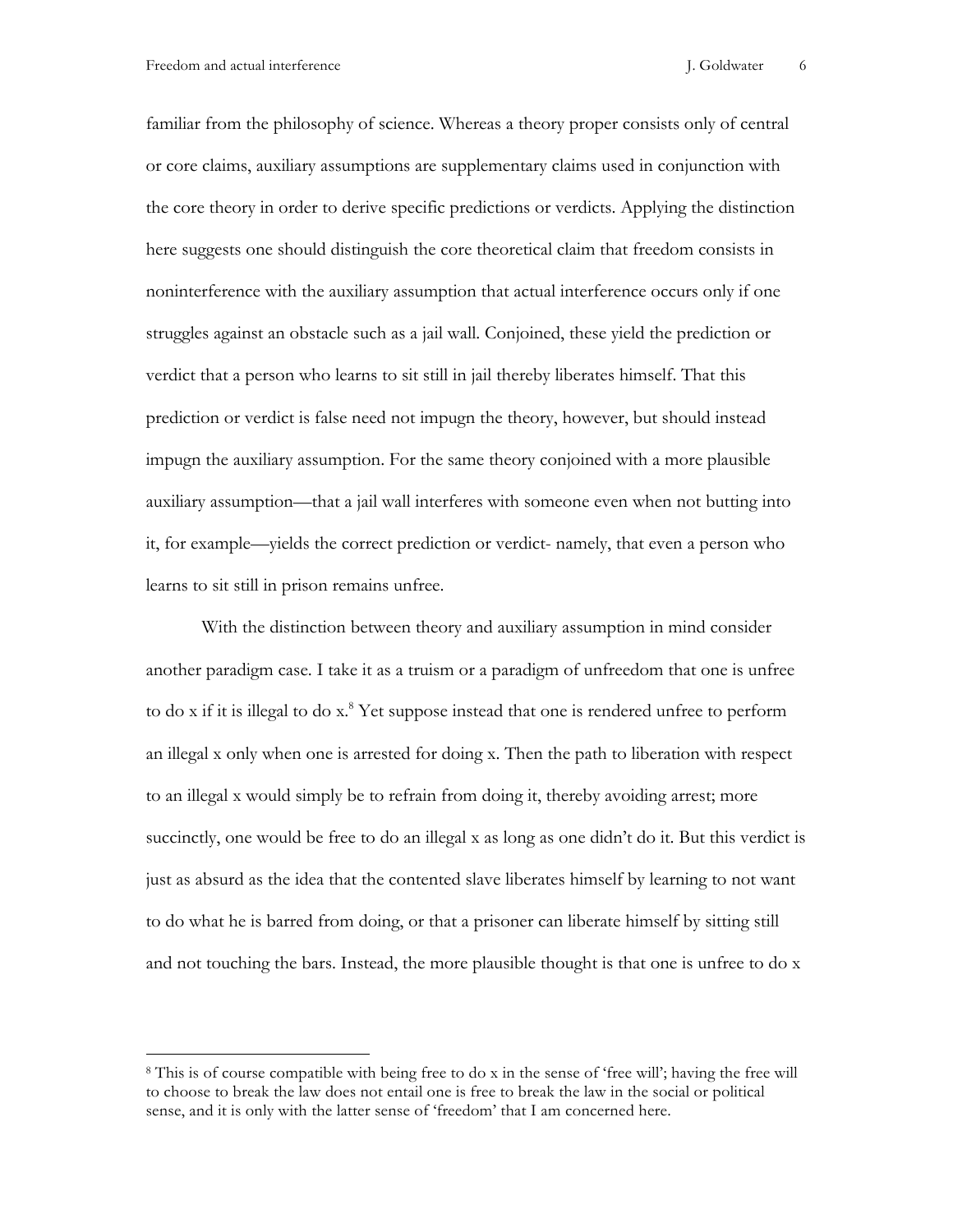whenever or wherever it is illegal, not only when one is caught, just as one is unfree whenever one is in prison, not only when one struggles against the bars.

So, to briefly summarize. One might reject freedom as noninterference on the grounds that it implies a prisoner could liberate himself by sitting still, or that a citizen could liberate himself by not performing an illegal action. While I agree that a theory with these implications should be rejected, it is not the noninterference theory that has these implications, I am arguing, but that theory conjoined with a (perhaps implicit) auxiliary assumption that restricts interference to moments of struggle or arrest; call this the 'narrow scope' reading of interference. Instead, a different auxiliary assumption that recognizes a wider scope of actual interference—one that counts jail walls and laws as interfering even when not butting into them or being arrested in light of them—delivers the correct verdicts, and the correct explanations. Thus, the truisms and cases discussed so far supply an argument for the 'wide scope' conception of actual interference: whereas the narrow scope conception absurdly implies one can liberate oneself by sitting still (the 'passive prisoner' case), <sup>9</sup> or by refraining from illegal actions (the 'upstanding citizen' case), the wide scope conception delivers the correct verdicts in cases such as these. Therefore 'interference' should be understood in the wide not narrow sense.

What objections might be raised here? One objection concedes jail walls interfere in the wide sense, but holds that laws do not. I'll return to this objection shortly. Instead, first consider objections to even jail walls interfering in the wide sense, and for now assume jail walls and laws are relevantly similar- an assumption that will soon be discharged.

An initial objection to the wide scope conception appeals to the notion of a disposition: perhaps one might think jail walls or laws, even if actual, only have a

<sup>9</sup> My thanks to an anonymous referee for the *Journal of Ethics and Social Philosophy* for this moniker.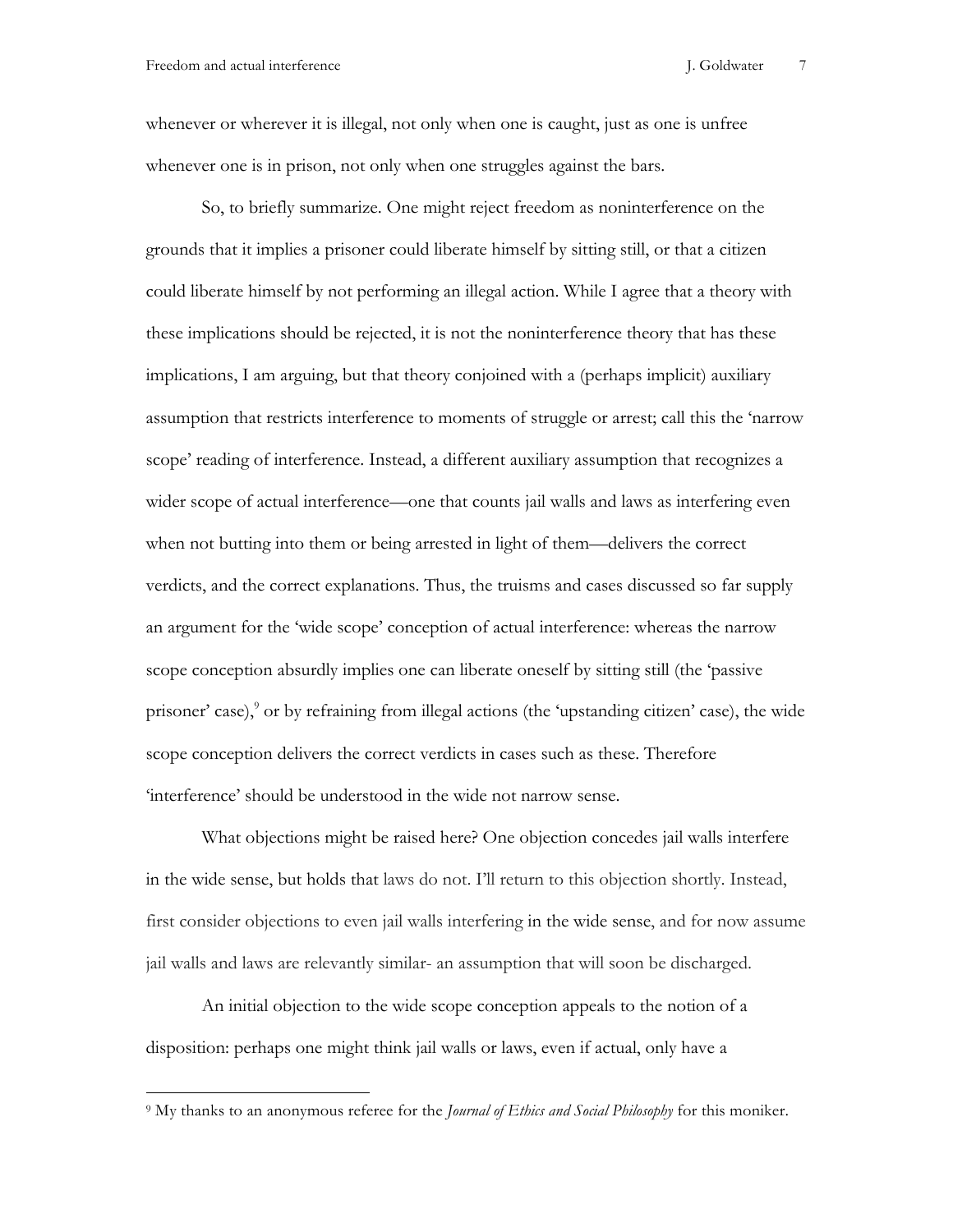disposition to interfere without actually interfering, and only actually interfere when the dispositions are manifested (by physical contact or enforcement, say). But this objection fails, as it conflates the disposition/manifestation distinction with the possible/actual distinction. To illustrate: glass is fragile, which implies it has the disposition to break easily. But this does not imply that if it is not breaking the glass is only possibly rather than actually fragile. The reason is that dispositions are actual even when not manifesting. So even if the jail wall's impenetrability—its disposition to repel solid matter—is not manifesting, the jail wall actually has the disposition. And of course it is for that very reason that a prisoner cannot actually walk through the walls even if he tries. So the natural conclusion is that the jail's actual impenetrability, even without manifesting, actually interferes with what one can do, and therefore what one is free to do.<sup>10</sup>

A related objection appeals to a hypothetical or subjunctive construal: in particular, one might think that saying the bars would interfere if one were to struggle against them entails or is tantamount to the bars only possibly rather than actually interfering. In fact, note that this line of reasoning is what motivated Carter and Kramer's concession to Pettit, as described at the outset: although they defend a negative or noninterference conception of freedom against Pettit, Carter and Kramer nonetheless follow Pettit in thinking that hypothetical or subjunctive interference is tantamount to possible rather than actual interference (even if, contra Pettit, they go on to hold that the high likelihood of possible interference becoming actual is sufficient for attributing unfreedom).

But this concession is unnecessary. For such hypothetical or subjunctive claims are derivative rather than basic or fundamental. After all, the reason one would be prevented from leaving the cell if one tried is simply that the cell actually exists, and actually has the

1

<sup>&</sup>lt;sup>10</sup> It seems to me that Lang (2012: 288) suggests something roughly similar.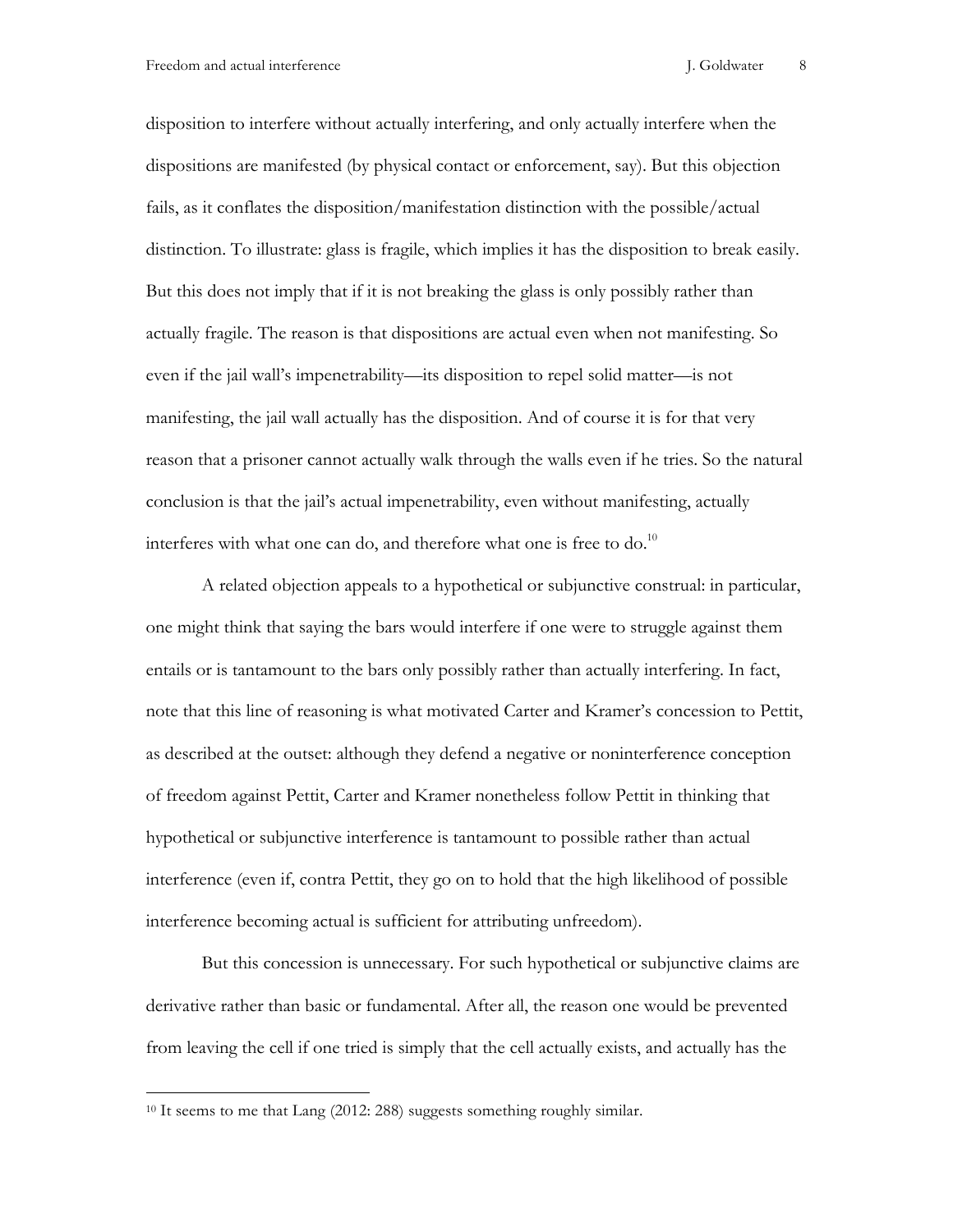dispositions it has. Put another way, it is the cell's actual existence and nature that is the ground or truthmaker for claims about what would happen were one to struggle against it. Therefore it is the actual existence and nature of the actual cell that interferes with what one can actually do.<sup>11</sup> It should also be emphasized that restricting the range of possible choices does not imply the jail cell only possibly rather than actually interferes. For it is the choices here that are possible, not the interference. Put another way, there is a difference between a possible interference with an actual choice and an actual interference with a possible choice. And not only is it the choices that are merely possible, not the interference, it is the jail's actual interference that renders certain choices non-actual.

Two more reasons are worth diagnosing as a source of reluctance here if any still be felt. One is a tendency, if only on occasion, to think of the possible as the counterfactual, and the counterfactual as the possible. Yet hypothetical or subjunctive claims need not be *counter* to fact as opposed to consistent with it, and the interference of jail walls and laws need not concern past-facing counterfactuals (what could have gone differently). Jail walls and laws can instead invoke or imply claims about the future, such as what would actually happen if one were to run afoul of them.<sup>12</sup> The second reason is a perhaps implicit tendency to treat 'possible' as mutually exclusive with 'actual', and 'merely possible' as akin to 'possible'. But 'actual' and 'possible' are not mutually exclusive; trivially, anything actual is possible, and future possibilities may be consistent with actuality, as just noted. There is also good reason to distinguish 'possible' from 'merely possible'. For

<sup>11</sup> To forestall the objection that only human agency can take away freedom, such that jail cell walls cannot, it need only be kept in mind that humans design and maintain the jail for just this purpose. 12 If one assumes such claims invoke possibility due to being analyzed via possible worlds, it may be worth emphasizing that possible world talk can be quite misleading; assuming modal realism is false, all modal facts are ultimately grounded in the actual world- as there is no other world, literally speaking, for them to be grounded in. So the invocation of possibility need not invoke nonactuality in the sense at issue.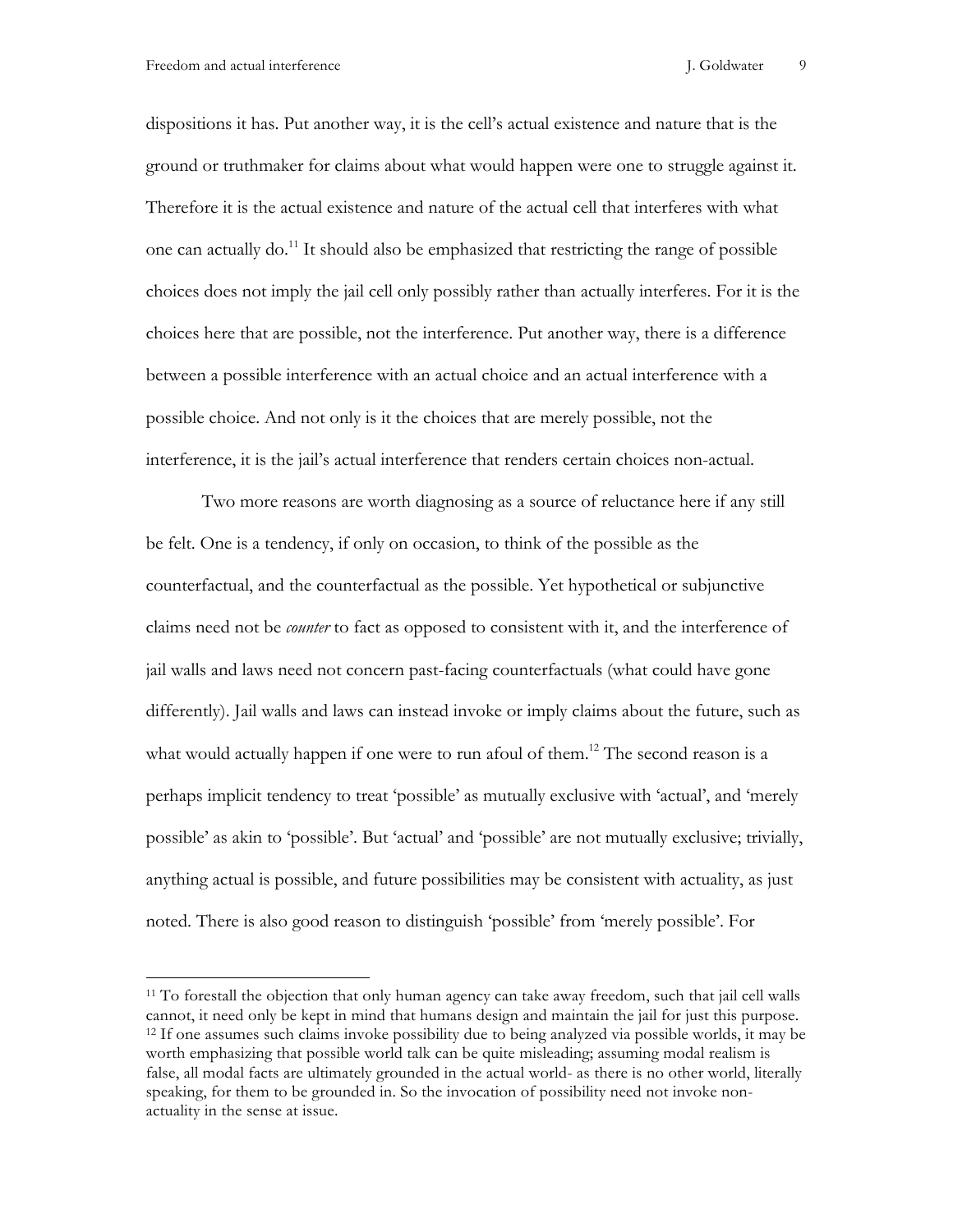example, it seems inappropriate to describe 'it's possible it will rain tomorrow' as invoking a 'mere' possibility given that this expression may invoke nothing but ignorance of actual meteorological conditions and laws of nature. The possibility that unicorns or leprechauns could exist, by contrast, does seem fairly described as a 'mere possibility'. But if the phrases work this way (roughly speaking) then using 'merely possible' regarding the prospect of manifesting interference may obscure the way future events need not contrast with actuality as mythical creatures do.

To avoid the charge of diagnosing a straw man, consider an important example tying together several of the issues just discussed. Like Carter and Kramer, Goodin and Jackson (2007) defend the move towards understanding unfreedom in terms of probable or likely interference rather than actual interference. Their paper 'Freedom from fear' begins as follows:

We think our house would look nice painted white. A city ordinance prohibits that. What is it precisely that impinges on our freedom to paint our house white? When should we rationally fear the city's interference?' One answer might be that it is only the city's *actual interference* that impinges on our freedom. But the effect on our freedom happened well before then. Should we rationally fear only when the constable knocks at the door, handcuffs in hand? The threat was real, and we should have feared it, long before *the actual knock* at the door. Is it the *mere possibility* of interference that impinges on our freedom? Should we rationally fear whenever there is a chance that a constable might possibly appear? That seems premature. Before taking fright, we ought rationally ascertain the likelihood of that possibility, which might turn out to be very remote (p. 249, my emphases).

First, while Goodin and Jackson are right that a law prohibiting white paint affects one's freedom to paint something white even before the policeman knocks, they assume without argument that the "actual knock" is equivalent to or coextensive with "actual interference". Second, their not distinguishing theoretical claims from auxiliary assumptions affects their framing of the issue, as they take the problem they identify as a problem for the theory of freedom in terms of actual (non)interference, rather than a reason to keep the theory but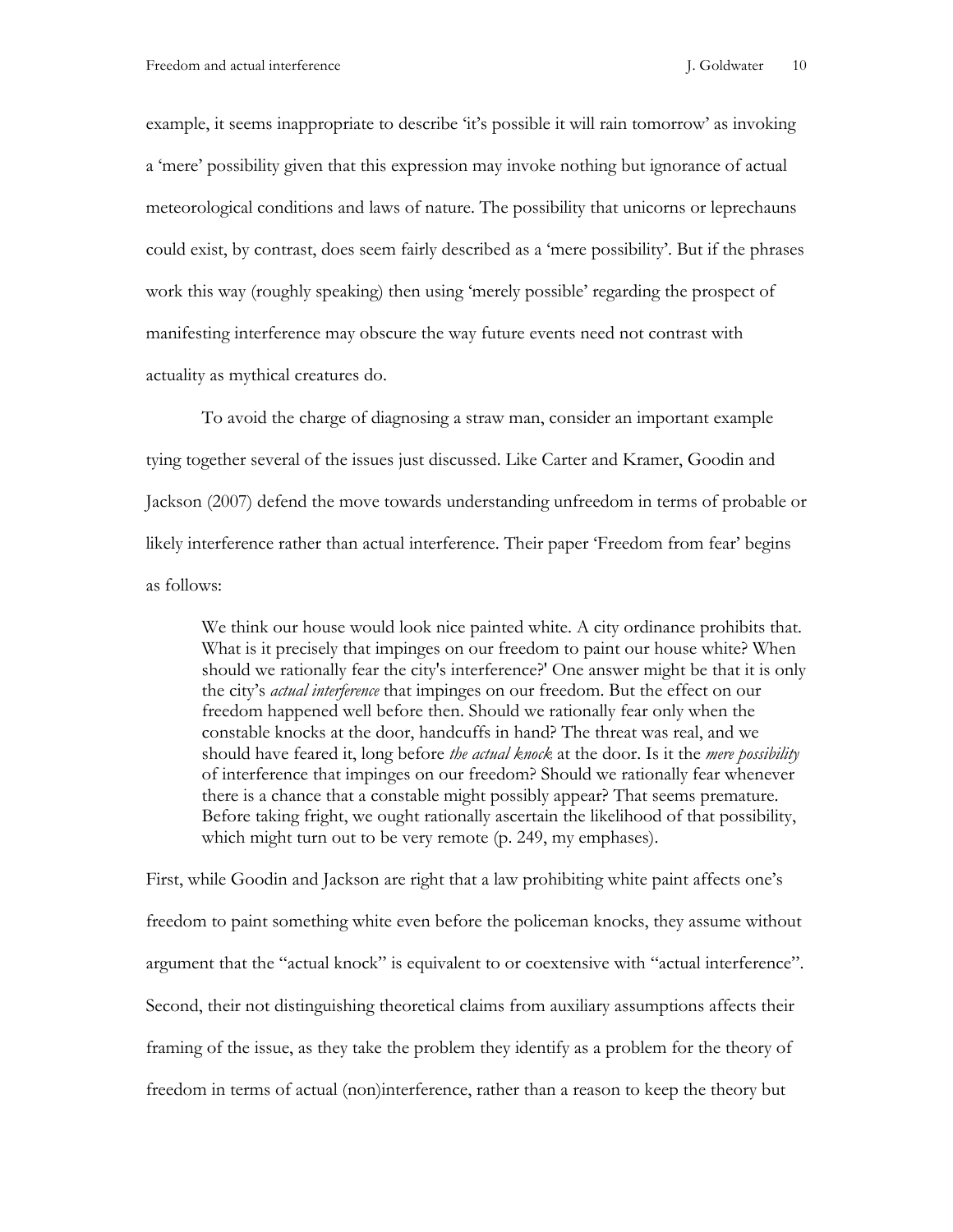change the auxiliary assumption regarding what counts as actual interference. Third, Goodin and Jackson seem to conflate 'possible' with 'merely possible' in the manner described above. For the prospect of police enforcing a law is a very real possibility in a way that unicorns and leprechauns are not. This is no small point, as this framing is what motivates Goodin and Jackson's "probabilist" account: against the "actualist" who thinks freedom is "the absence of any actual external impediments to action", and against the "possibilist" who thinks freedom is "the absence of any possible external impediments to action", Goodin and Jackson advocate "probabilism", according to which freedom is "the absence of any probable external impediments to action" (2007: 251). But even assuming probabilism is the best of these three *given Goodin and Jackson's premises*, these premises embody a too-narrow construal of actual interference (or so I'm arguing). So rather than argue for or against probabilism so construed, my arguments, if successful, would obviate the need to choose amongst the options in Goodin and Jackson's trichotomy.

With an eye towards returning to the non-domination view of freedom in the next section, consider another way of making the case for the wide scope construal of actual interference. Perhaps some find it natural to think of interference as an event, in particular a momentary event, perhaps akin to the manifestation of a disposition. Yet for those who think unfreedom can occur due to domination without interference, domination seems to be construed as an enduring state, a systemic state of affairs, or a "structural relationship", as Costa (2009: 406) puts it. For example, in his defense of freedom as non-domination, Skinner (2001) contrasts "interference or even any threat of it" with "the predicament" of those who live "in subjection to the will of others", which, by its very nature, "has the effect of placing limits" on liberty (2001: 262–3). It is not clear that Skinner's contrast between a "predicament" and what appears to be more shortly-lived moments of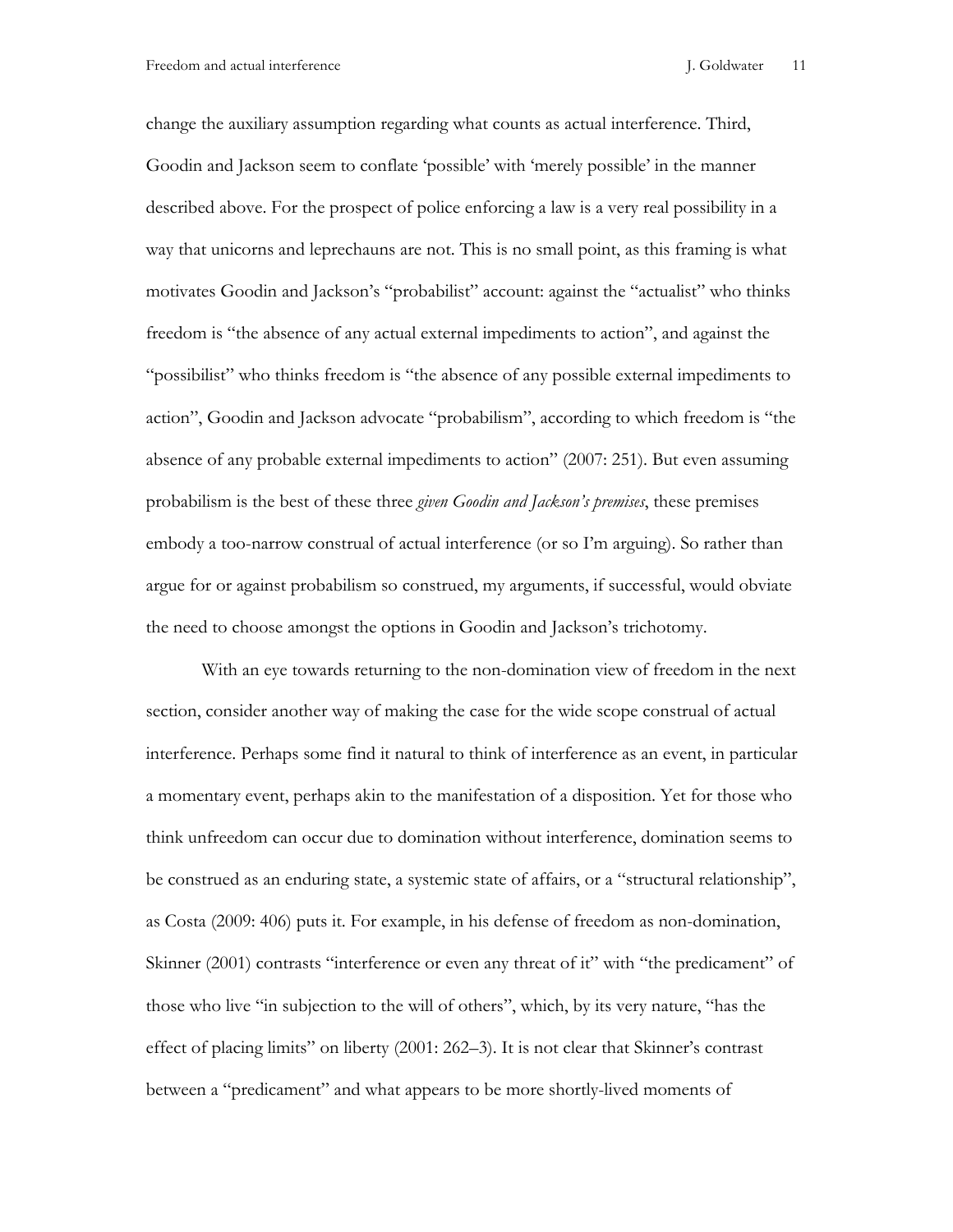interference is justified, however. Instead, just as domination is thought to exist as an enduring predicament to which one is subject even when not manifesting in specific acts of domination, so too should one think of being subject to another's will as an enduring state of interference, one that exists (perhaps as a disposition) even when not manifesting in specific acts of interference. So in brief, I suggest that one can, and should, think of interference just as one thinks of domination- as an ongoing or enduring state of affairs that constrains what people can choose to do for the entirety of its duration.

Lastly, return to the objection mentioned but deferred earlier: that even if I'm right about the wide scope of a jail wall's interference, one might think laws do not interfere in the same way. For not all laws are (actually) enforced. For instance, some laws might purport to apply beyond their authority; consider a small town declaring something illegal at the federal level, or a single country declaring something an international crime. Other laws might go unenforced even within their jurisdiction- perhaps due to a lack of resources, or because a law still on the books seems antiquated by contemporary mores. Yet in either case one might think my view—and unlike other theories of freedom, such as the nondomination conception or Goodin and Jackson's probabilist view—would wrongly treat people as being interfered with even by unenforced laws, and so rendered unfree by them.<sup>13</sup>

But this is not the case. The core reason is that unenforced laws are analogous to physically ineffective jail walls. Suppose it turns out that one could tunnel out of jail, or wiggle in between the surprisingly loose bars in one's cell. This would not show that walls do not interfere *in general* or in the typical case, as agued above. It would only show that these particular walls are not as effective at interfering as they are intended to be. Consider this in light of the other rebuttals given above. Although walls are typically impenetrable—

<sup>13</sup> My thanks to an anonymous referee for the *Journal of Ethics and Social Philosophy* for this objection.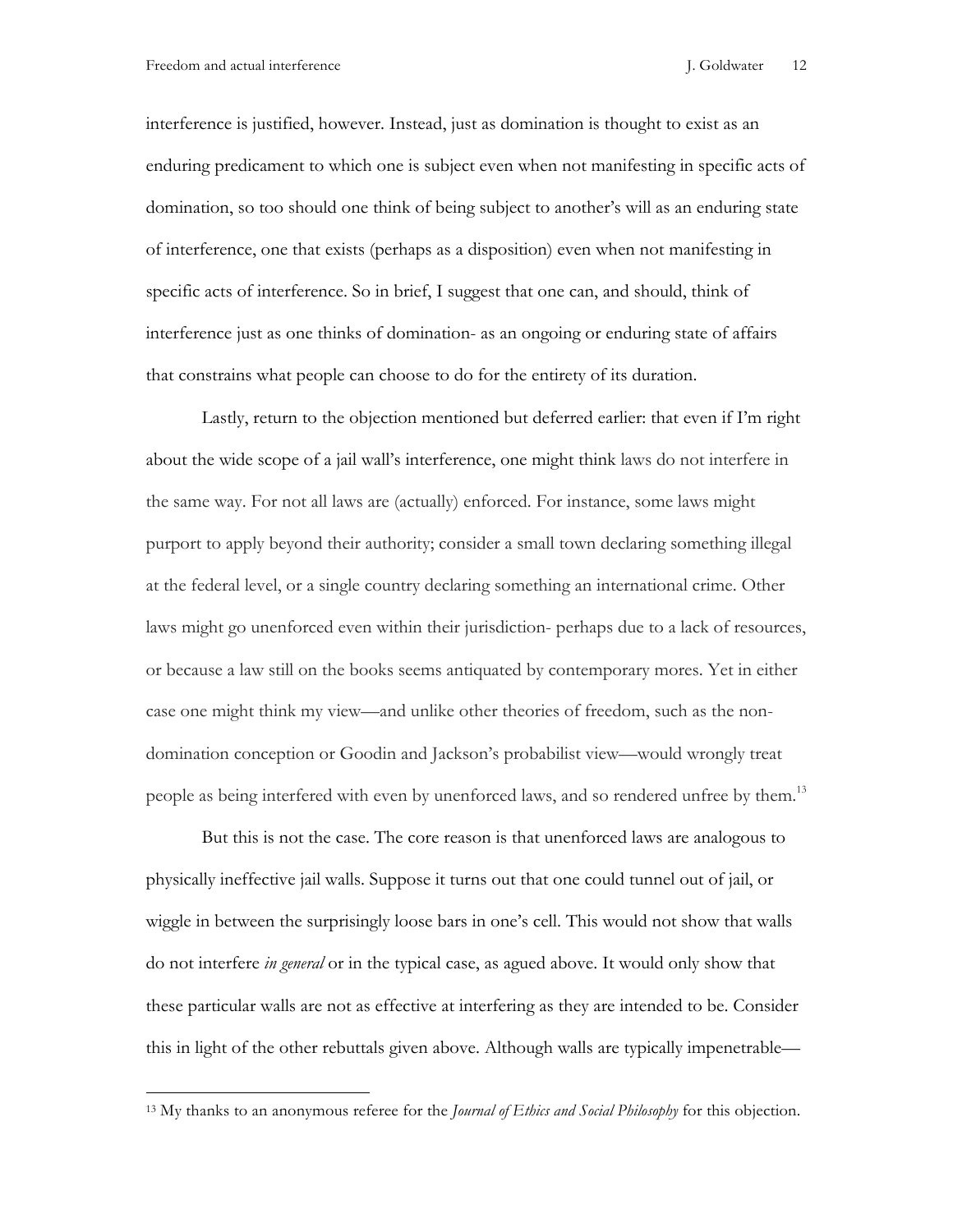i.e., they typically have the disposition or ability to repel solid matter—a particular wall through which one could escape would lack this disposition, or else have it to a degree insufficient to repel the escapee (even while repelling other solid matter). Generally speaking, interference lends itself to being understood as a physical force, or in physical terms. So the relative strength or magnitude of this force—as well as the various opposing forces—is often relevant. That Superman could bend the bars of a cell, or a prisoner equipped with dynamite could explode his way out, does not imply that walls don't generally interfere, nor that someone in normal circumstances isn't interfered with and so unfree when imprisoned by those same walls. Such cases only show that the degree or extent of interference is not infinite or necessarily insurmountable. But then someone could be free after all if surrounded by walls too weak to imprison.<sup>14</sup>

All of this applies to laws, *mutatis mutandis*. An enforced law is analogous to a functioning wall, and an unenforced law is analogous to a wall through which a prisoner could escape. In both cases the general or typical state of affairs is one of (physically) overwhelming interference, sufficient for unfreedom. Yet this is perfectly compatible with there being physically faulty particular instances, such as certain walls weak enough to tunnel through or certain laws that go unenforced, rendering a particular person free in those particular circumstances, with respect to those walls or laws.

Consider the rebuttal one last way. Note that my arguments for the wide scope interference of jail walls would equally apply were the walls replaced with human guards surrounding a prisoner on all sides. For such a formation would have the same effect as a wall, and possess relevantly similar dispositions. Yet even if the guards opted to let the

<sup>14</sup> Note that this (correctly) implies that whether someone is unfree can depend on the physical capacities of that person. For instance, Superman in a jail cell would be just as free as if he were in a hotel room, even if an ordinary man would find these rooms to relate to freedom quite differently.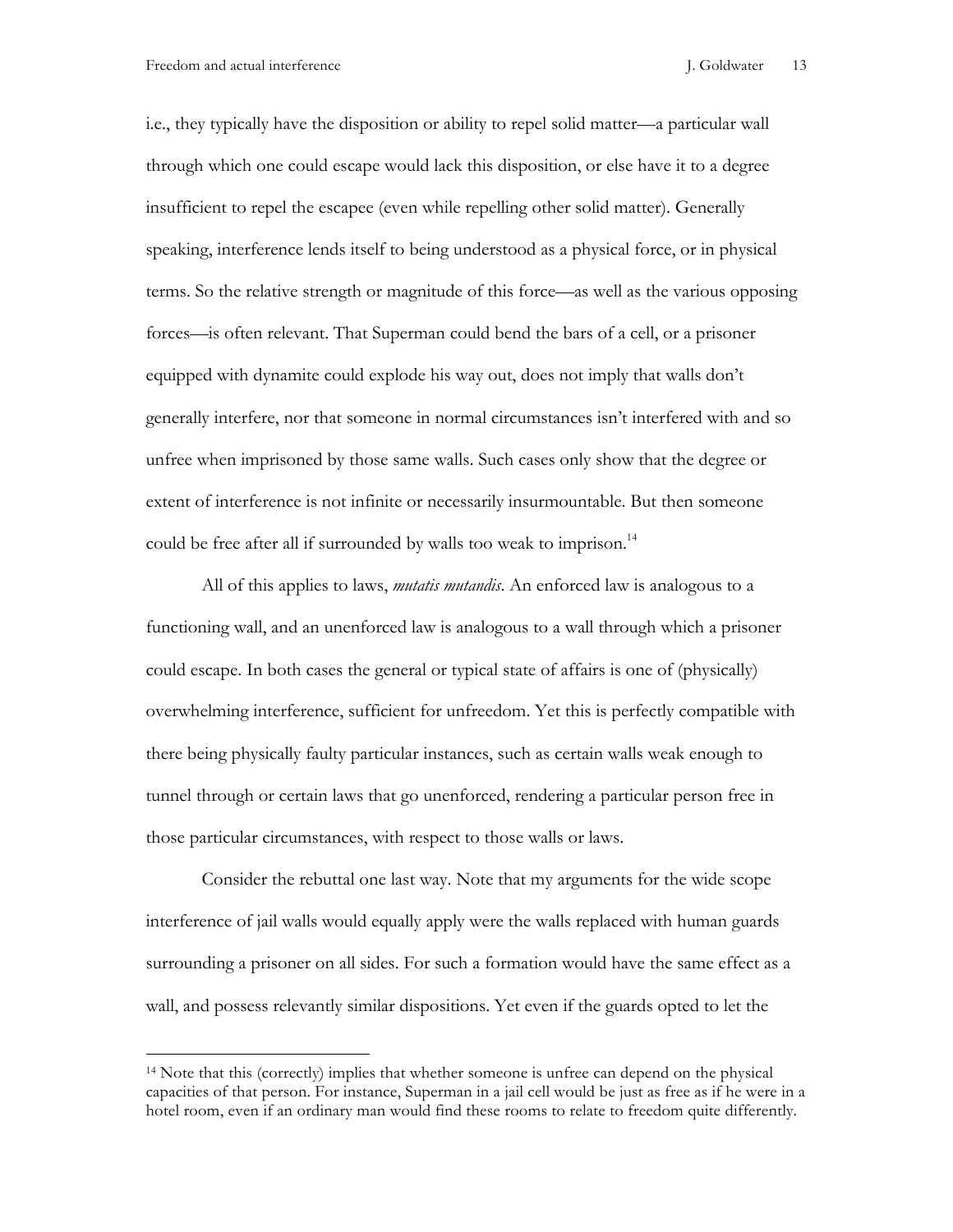prisoner go (something a wall could not do), this would be no different, with respect to freedom, than the guards opting to not ensure the jail cell was physically escape-proof. So not enforcing a law would be similar: what normally yields a sufficient degree of interference for unfreedom would not in such cases.

So to briefly summarize the results of this section. I have argued for the wide scope conception of actual interference by appealing to the superior verdicts it generates; unlike the narrow scope construal that wrongly implies the passive prisoner is liberated by sitting still, for example, the wide scope construal correctly implies the prisoner is interfered with even if passive. Furthermore, because the objections to the wide scope conception fail, this provides further argumentative support for the wide scope conception going forward.

#### **3. Slavery, domination, and actual interference**

It was mentioned at the outset that Pettit rejects freedom as noninterference on the grounds that one can be unfree without being interfered with if dominated, and that one can be interfered with yet free if not dominated. My focus in this section is with the first claim. In the next section I'll turn to the second.

Why does Pettit think one can be dominated without being interfered with? As described at the outset, the answer appeals to what is often called the case of the lucky slave. In short, the core idea is that the slave who is lucky to have a kind owner might well be free to make choices without the owner's interference. Because such a slave is not actually interfered with, the idea goes, the lucky slave would be deemed free by the theory of freedom as noninterference. But of course a slave is not free. So freedom cannot consist in noninterference. Instead, because the slave remains dominated even if not interfered with, according to Pettit freedom should be understood as the absence of domination.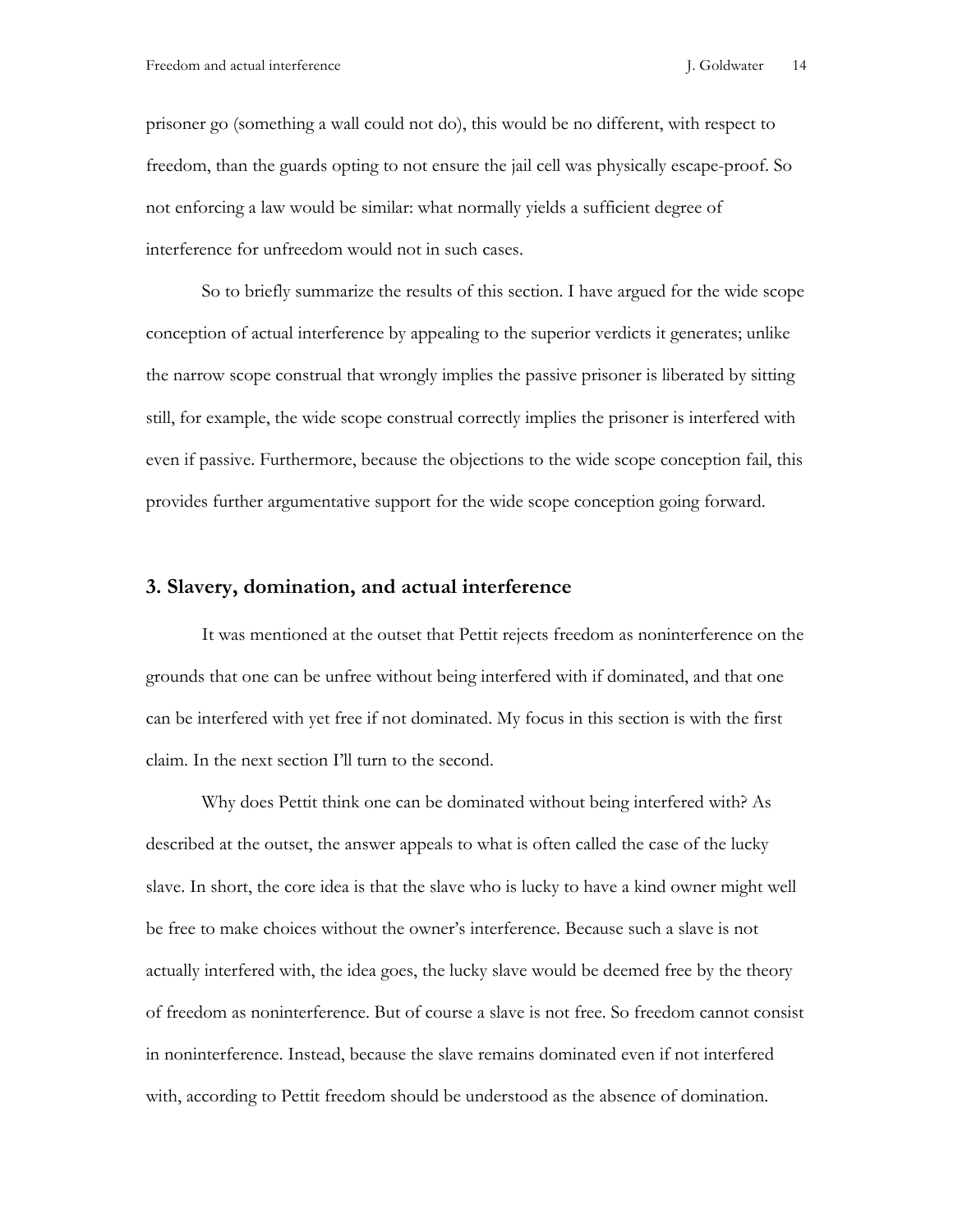For reasons that will be clear shortly, it is worth quoting Pettit several times from

his book *Republicanism* (all emphases mine).

It is possible to have domination without interference and interference without domination. I may be dominated by another—for example, to go to the extreme case—I may be the slave of another—without actually being interfered with in *any* of my choices. It may just happen that my master is of a kindly and non-interfering disposition. Or it may just happen that I am cunning or fawning enough to be able to get away with doing *whatever* I like (1997: 22).

There may be a loss of liberty without *any* actual interference: there may be enslavement and domination without interference, as in the scenario of the noninterfering master (p. 31).

Slavery is essentially characterized by domination, not by actual interference: even if the slave's master proves to be *entirely* benign and permissive, he or she continues to dominate the slave (p. 32).

The enjoyment of dominating power over another is consistent with *never* actually interfering (p. 65).

You can be dominated by someone, as in the case of the lucky or cunning slave, without actually suffering interference at their hands (p. 80).

One may note I've emphasized Pettit's frequent use of unrestricted or general words such

as 'never', 'any', 'entirely', and the like; rather than suggesting a slave might be lucky with

respect to noninterference in a certain specific range of choices, Pettit consistently claims it

is possible for a slave to do "whatever" he likes.

Nonetheless, when others describe the lucky slave case their language is more

hedged or qualified. For example, List and Valentini (2016) present the case as follows:

Critics [of freedom as noninterference] have argued that [the] focus on actual constraints .. has problematic implications. Consider the often-cited case of a slave with *a noninterfering master*. In this hypothetical scenario, the master could in principle interfere with the slave's actions … but it so happens that the master refrains from interfering, and *many* actions are actually open to the slave. On the liberal conception, the slave would count as free to perform *these actions*—a conclusion that many find unsatisfactory in light of the paradigmatically *unfree status* associated with slavery (2016: 1052, my emphases).

Lang (2012) presents the case similarly.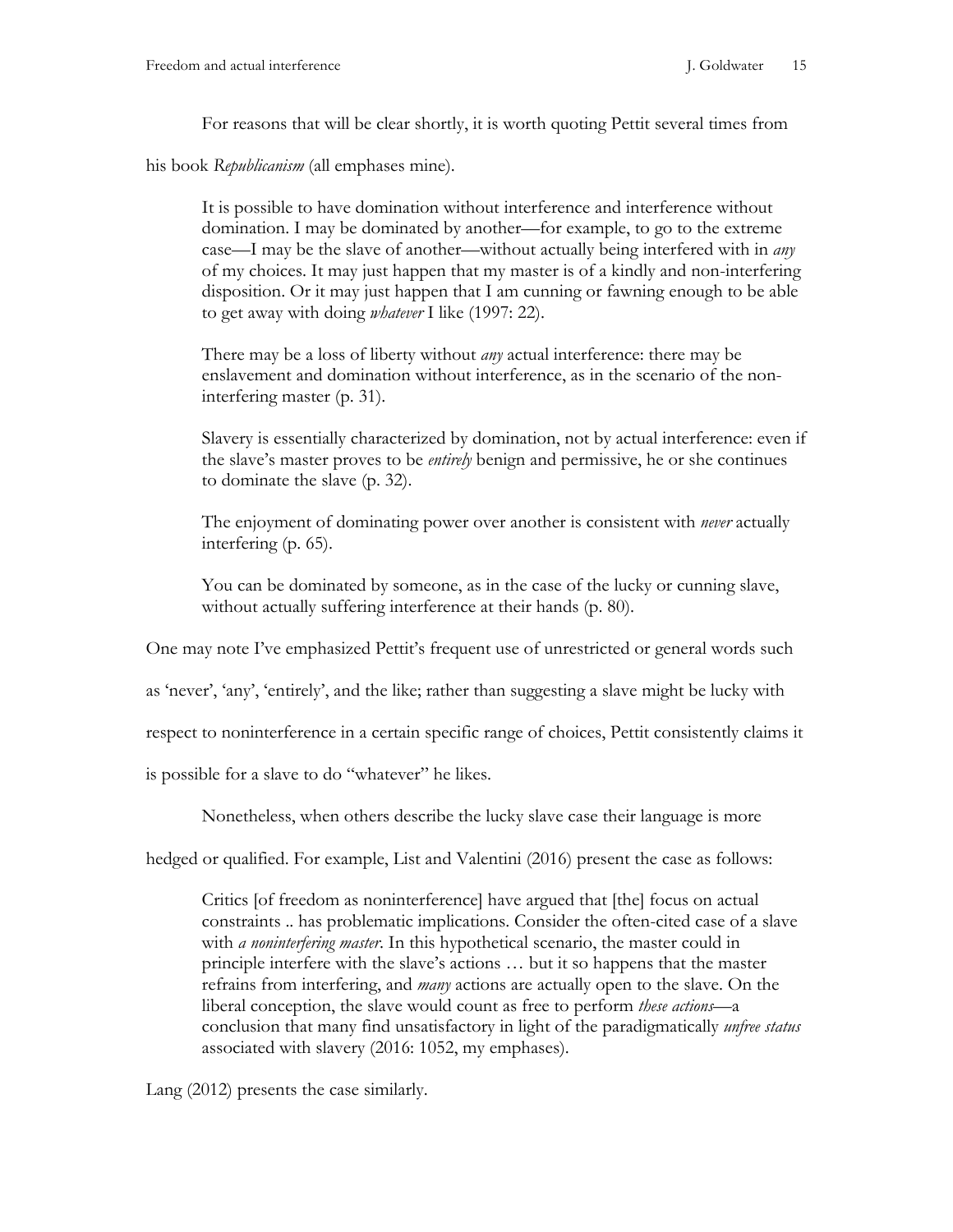Think here of a slave and a kindly master. The master may be kindly disposed towards his slave, and offer *little* actual interference with her activities. Nonetheless, the master could, with impunity, interfere with every detail of his slave's life, if he were so disposed. For republicans, the slave is unfree even if she is *not actually interfered* with (2012: 275, my emphasis).

And for a third example, consider Carter (2016).

Freedom is not simply a matter of non-interference, for a slave may enjoy *a great deal of* non-interference at the whim of her master. What makes her unfree is her status, such that she is permanently liable to interference of any kind. Even if the slave *enjoys non-interference*, she is, as Pettit puts it, 'dominated', because she is permanently subject to the arbitrary power of her owner (my emphases).

So, whereas Pettit had described the slave as being entirely free from interference such that the slave could do "whatever" he liked, each of the three passages here are more qualified, at least at first: List and Valentini present the slave as being free to perform "many" or "these" actions rather than any or all, Lang starts by suggesting the slave suffers "little" noninterference but not none, while Carter initially describes the slave as enjoying "a great deal of noninterference" but not noninterference *tout court*, or unqualified.

Although these restrictions fall short of Pettit's own description of complete or total noninterference, it is instructive to consider each version. Suppose first the noninterference is restricted rather than total. But then there is not even a *prima facie* reason to think the noninterference conception wrongly implies the slave should be considered free (*pace* the inference drawn in the cited passages after describing limited interference). For even if the slave isn't interfered with regarding some or certain actions, if the slave is still interfered with regarding other actions then the slave will still count as unfree by the lights of the noninterference conception. (This is especially so if the permitted actions are mundane or quotidian, whereas the blocked actions are more fundamental or existentially important, such as where to live or raise one's children.) Consequently, even if Pettit is right to focus "on what it is to enjoy freedom as a person or citizen" as opposed to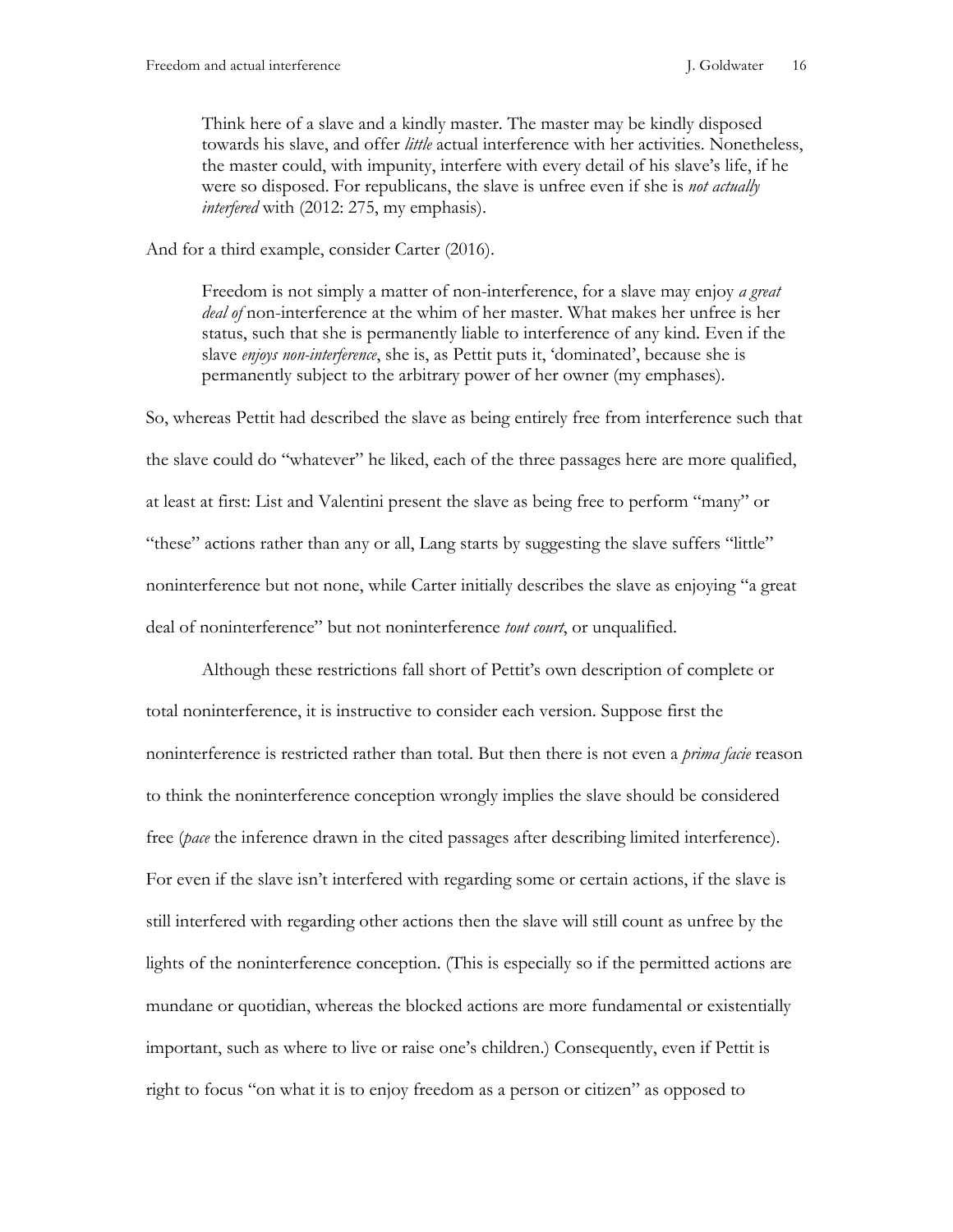"freedom in a particular choice or type of choice" (2014: 29), the conception of freedom as non-domination gets no traction in the restricted variant of the case.

So for the lucky slave case to do its intended work one must construe it as Pettit initially formulates it, with the noninterference considered total. But the crucial problem here is that it is hard to see how a case of total or complete noninterference is even possible. Consider: while it is certainly plausible to imagine a slavemaster who isn't an inveterate micromanager, explicitly ordering what the slave is to do at every moment and with respect to every decision, it is much harder to imagine a globally or universally noninterfering slavemaster, as Pettit suggests might be the case. Suppose the slave wants to pursue higher education or practice the religion of his choice. Or suppose the slave wants to speak out publicly against the evils of slavery, refuse to let his children be sold at auction, or not be a slave anymore. Is one to imagine a master, even a benevolent or kindly one, allowing his slaves to seek employment elsewhere, or to choose not to be slaves? If the answer is 'yes' then the slave is no longer a slave, and so *a fortiori* no longer a lucky slave (who remains dominated *qua* slave). But if the answer is 'no' then the slave is interfered with after all. So it would seem that the only way for complete or total noninterference to be possible is to imagine that the slave doesn't or wouldn't *want* to choose or ask for such things, e.g. that the slave doesn't want to not to be a slave, or doesn't want to be educated, or doesn't care if his children are sold at auction. That is, one must imagine the slave only wanting to do the things that the master will let the slave do, rather than imagine the slave wanting to do the things that any free (non-enslaved) person would likely want to do- or at least be free to do. What this suggests, then, is that Pettit is running together the case of the *lucky* slave with the case of the *contented* slave.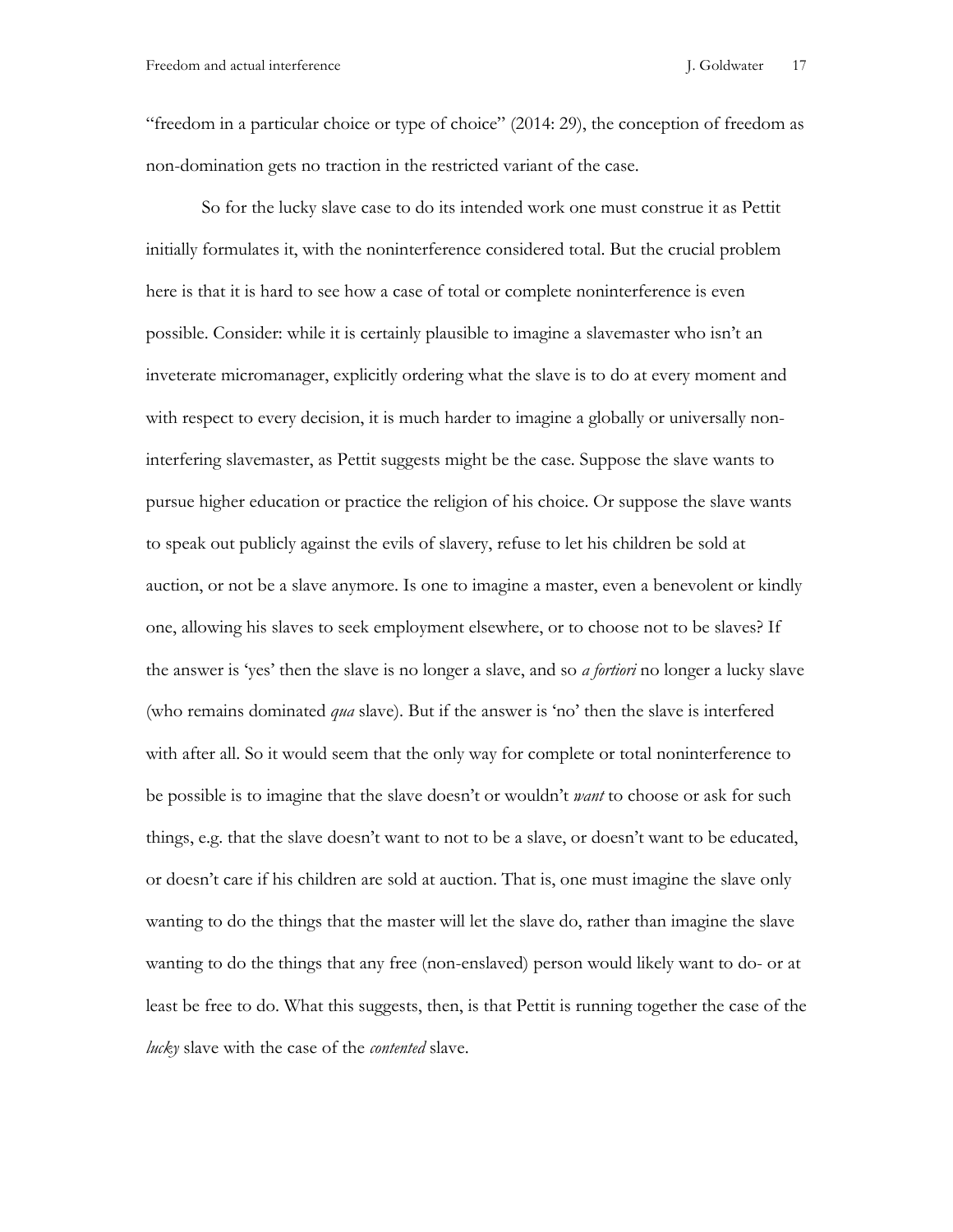As described earlier, the case of the contented slave is intended as a *reductio* of the theory of freedom as the ability to do what one wants: if freedom is the ability to do what one wants, the idea goes, then if one learned to want only what one could get—as in the case of the slave who learns to want only what the owner will allow him—then all of one's desires could be satisfied, and one would be free. But one cannot liberate oneself simply by adapting one's preferences or desires—such an idea is absurd—so therefore freedom cannot simply be the ability to do what one wants. Yet the case of the lucky slave is supposed to be different. For the case of the lucky slave involves the dispositions and preferences of the master, not the slave; it is the master who is benevolent and so noninterfering, not the slave who adapts his preferences. Yet Pettit seems to run these together: only if the slave is content wanting what the master will not interfere with can the slave be said to be free from interference. But then the lucky slave case cannot do the argumentative work it is intended to do. For surely part of the lesson of the contented slave case is that whether someone is free is not simply a function of their ability to satisfy the desires they actually have. But then this should carry over to the lucky slave case: being interfered with isn't simply a function of the inability to act on the desires one actually has. Instead, actual interference occurs when a range of possible choices—choices one would otherwise make—are blocked, regardless of whether one actually wants them, or whether one has learned to not want them by adaptive preference formation.

Recall that earlier I argued that if it is illegal to do x one is thereby unfree to do x, not only when one is arrested, and not based on whether one wants to do x. For the law interferes regardless of one's preferences. The same ideas apply here. Assuming that the slavery in question is a legal institution, the slave is legally barred from doing many of the things that one is free to do in a society that outlaws slavery. In a slave-holding society it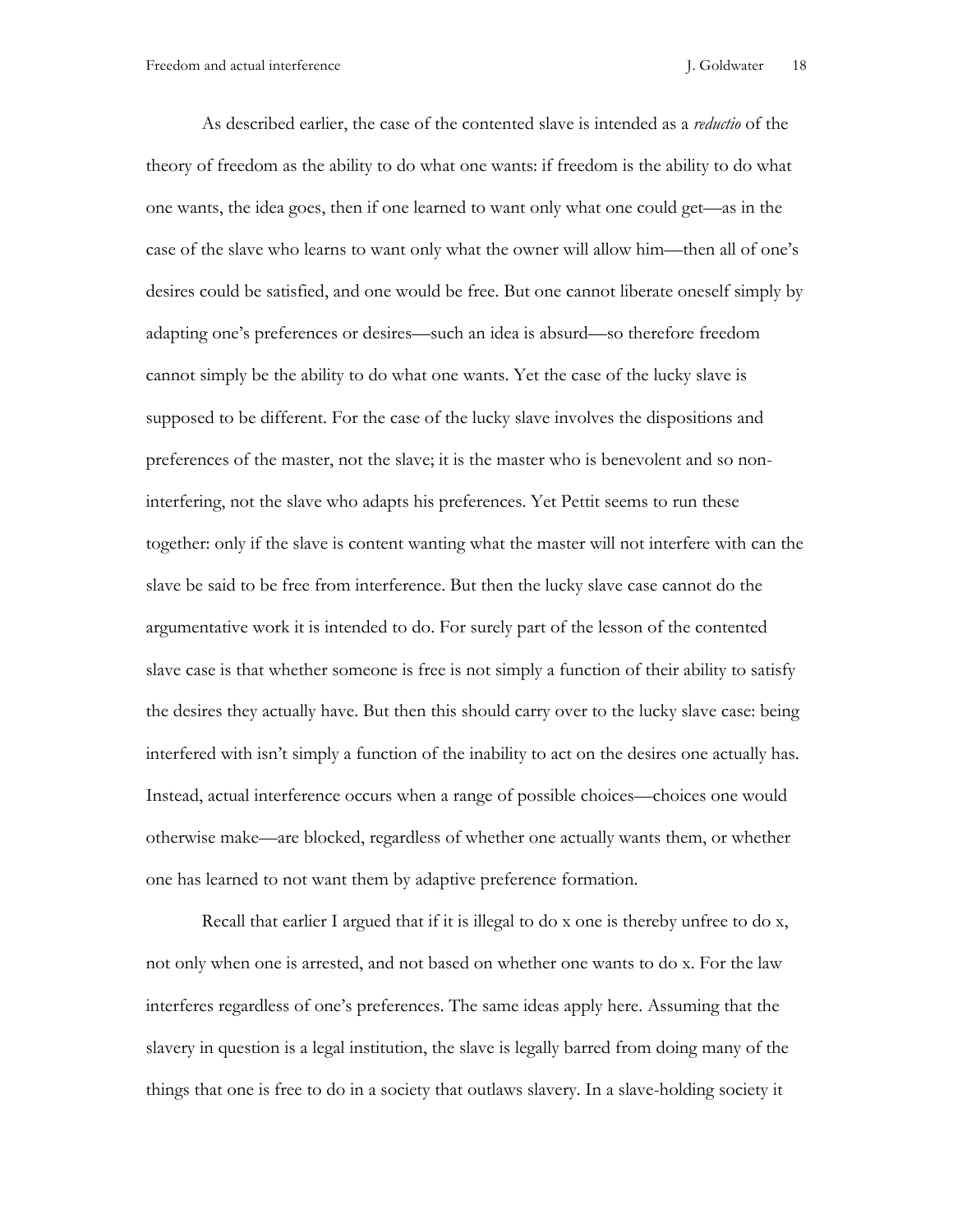may be illegal for the slave to publicly denounce slavery, receive an education, or hide his children from the auction block, say. (And sadly, such laws are typically if not brutally enforced.) So contrary to Pettit's assumptions, the individual master's dispositions are irrelevant. For even if the individual master lets the slave do something illegal the slave is still not free to do that something, any more than a mafia don giving me the go-ahead to murder someone makes me free to murder. For if laws actually interfere then one is unfree to murder as long as there is a law against it, no matter what a crime boss says. So if laws actually interfere then the slave is interfered with at every moment that slavery is legal and that person is legally a slave- no matter what the individual master says the slave can or cannot do. So the master allowing the slave some leeway—what Pettit later calls "free reign" as opposed to the freedom of being "unharnessed" (2014: 3)—is simply not enough to show that it is possible for a slave to never be interfered with, rather than, on certain occasions, not be interfered with with respect to a certain small range of choices that are not legally proscribed by the institution of slavery.

So in effect my claim here is that the lucky slave case—in which a slave is never interfered with yet remains a slave—is an impossibility. Put another way, just as there can be no such thing as non-interfering prison walls—if you're in the cell the walls interfere there can be no such thing as non-interfering legalized slavery- if you're a slave the law interferes.15 So Pettit's lucky slave argument falls to a presupposition failure, and so fails to motivate freedom as non-domination against freedom as noninterference.

<sup>15</sup> Given the earlier-discussed complication of enforceability akin to the (im)penetrability of a wall, the phrasing here should be construed as shorthand for a more complex formulation invoking something akin to 'physically functioning walls in normal circumstances', or 'functioning laws in normal circumstances'. Lest one think this weakens or undercuts my point here, however, compare the case with Pettit's own view. Suppose it's written into law that slaves or other groups of people are to be subjugated or dominated as second-class citizens. Yet further suppose such laws are not enforced, and everyone enjoys a *de facto* equality. Are such people still dominated and so unfree? If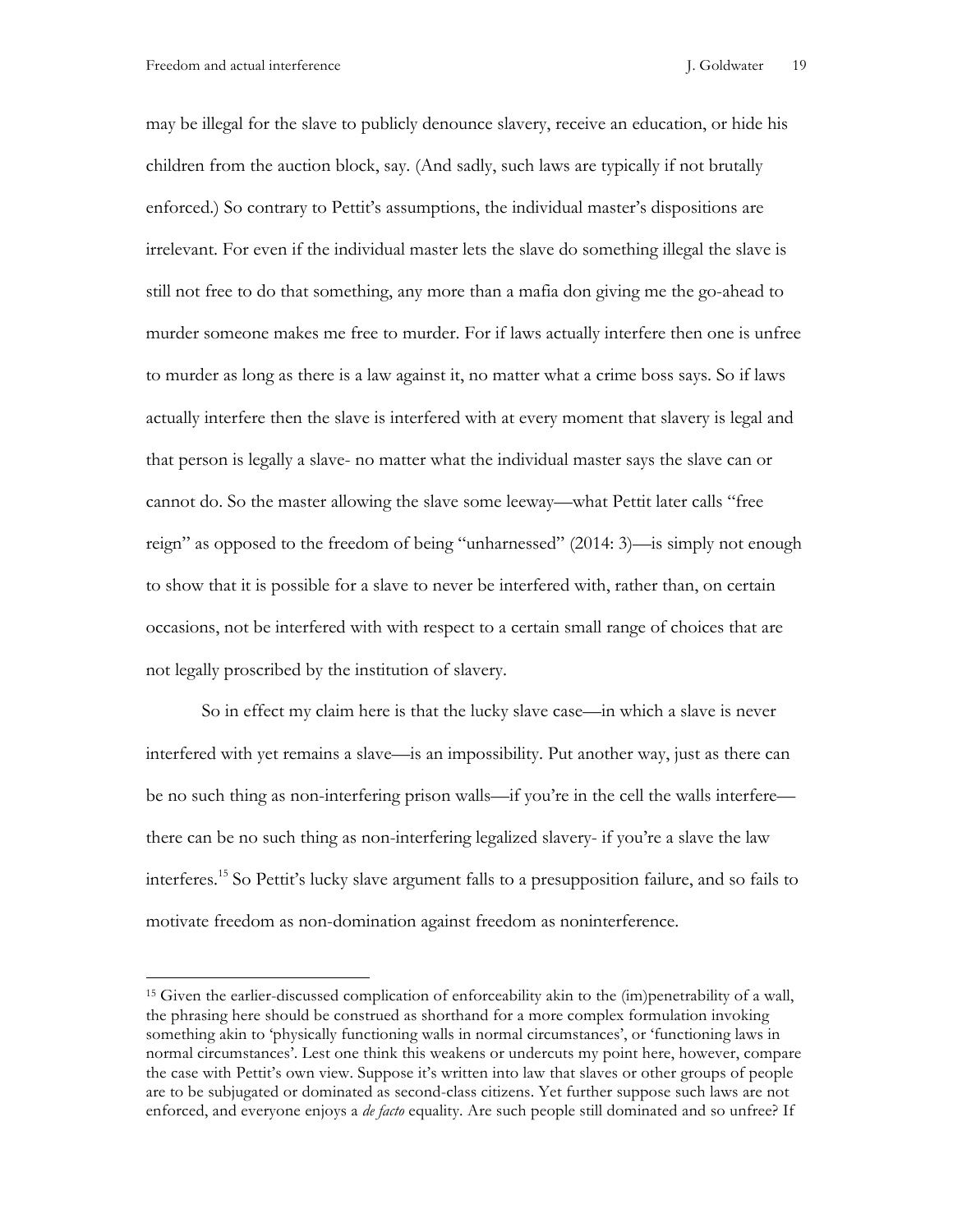Does this mean the slave isn't dominated, however? Of course not: especially given my arguments for the wide scope of actual interference, rather than treat domination as *contrasting* with interference, as Pettit does, one should instead think of domination as a particularly intense or insidious form of interference; the institution of slavery is such a ubiquitous actual interference in the lives of slaves that it is eminently reasonable to describe slaves not just as governed by the laws of slavery, but dominated by them.

Note too that the same arguments apply, *mutatis mutandis*, to the case of the dominated wife under the laws of "coverture", which gave a husband broad legal authority over his wife. This is worth emphasizing because instead of the lucky slave, Pettit invokes a "lucky wife", as it were, to motivate freedom as non-domination in the prologue to his 2014 book *Just Freedom*. In particular, Pettit invokes the fictional characters Torvald and Nora from Henrik Ibsen's play *A Doll's House*. As Pettit puts it,

under nineteenth-century law Torvald has enormous power over how his wife can act, but he dotes on her and denies her nothing- nothing, at least, within the accepted parameters of life as a banker's wife... When it comes to the ordinary doings of everyday life, then, Nora has carte blanche. She has all the latitude that a woman in late nineteenth-century Europe could have wished for (2014: xiv).

In light of my arguments above, however, one may notice that Pettit's qualifications here make all the difference; Pettit's invocation of "accepted parameters", and the restriction to "the ordinary doings of everyday life", clearly invoke a circumscribed range of action beyond which Nora cannot be said to freely choose.<sup>16</sup> Yet despite acknowledging these

so, then even unenforced domination (that in a sense only exists on paper) suffices for unfreedom. But then the same should hold for my account: unenforced interference suffices for unfreedom as well. Or else suppose that such domination would be merely nominal and not amount to unfreedom. But then that too can be applied to my account; for as argued earlier, unenforced laws need not take away freedom any more than walls one can bypass need confine. <sup>16</sup> Note too hints of the above-discussed conflation of the lucky slave with the contented slave; to say Nora has "all the latitude" a woman in *that time and place* could have wished for, when, quite clearly, a 21st century American woman would wish for so much more, just goes to show that at least some of Nora's preferences must have been adapted to her limited circumstances- i.e., the area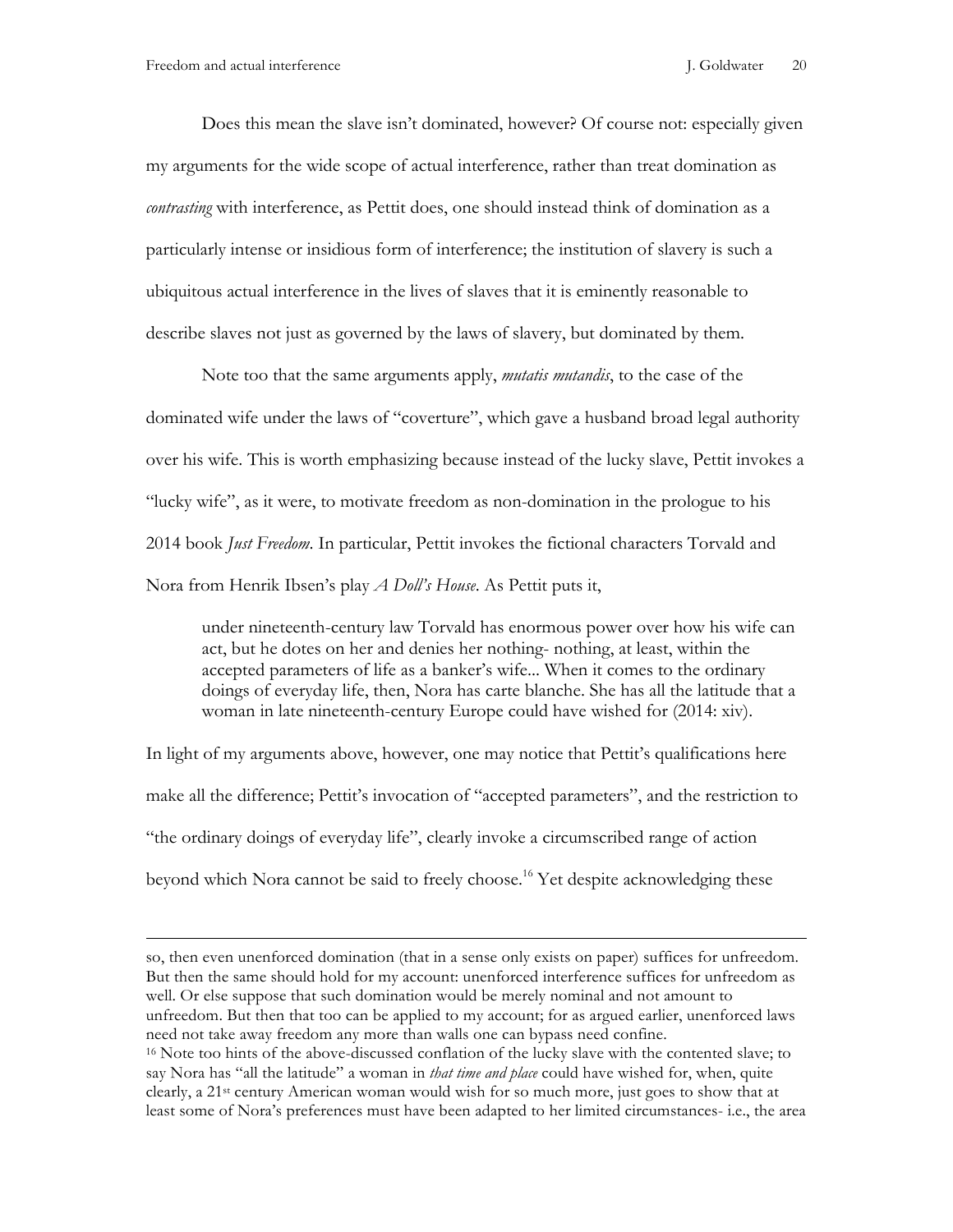restrictions—restrictions I argue constitute actual interference with Nora's range of choices—Pettit nonetheless claims that by the lights of freedom as noninterference Nora is free- an incorrect judgment that motivates adopting the non-domination conception of freedom instead (ibid). But as I have argued, this is simply unnecessary. Legalized coverture, like legalized slavery, amounts to a constant (and yes, dominating) actual interference in the lives of women, and slaves. So freedom as noninterference is perfectly well-equipped to explain why women legally bound to their husbands are actually interfered with and so unfree, even if those husbands are indulgent or nice.<sup>17</sup>

of action not actually proscribed by law. After all, what if Nora wishes to own her own property? Or seek a no-fault divorce? If this is beyond the pale for a  $19<sup>th</sup>$  century woman, that only goes to show that coverture laws constitute an actual interference in the range of women's choices, such that it is hardly unsurprising for a woman in such a scenario to not wish for more- just as a slave resigned to slavery may no longer dare to dream of freedom.

<sup>17</sup> What, though, if the domination occurs outside the law? Perhaps even a wife with equal legal status may be dominated and so unfree, one might think. Similarly, perhaps one might think an employee may be dominated by an employer—say, via implied threats or requests-that-can't-be refused—and so unfree as a result- all without actually being interfered with. My first response is meta-theoretical. Because whether such scenarios involve unfreedom in the first place is controversial, it cannot be assumed as a fault or benefit that a theory does or doesn't classify them as free; famously, the Marxist and capitalist disagree on whether poverty or market forces interfere with freedom, but, for that very reason, one cannot simply reject the capitalist theory because it fails to account for the datum that poverty renders one unfree, say. Second, but relatedly, a dispute over whether some *case* involves unfreedom need not be a dispute over *conceptions* of freedom: to use the same example, both Marxists and capitalists may assume freedom is non-interference but disagree on whether private property boundaries count as a relevant sort of interference (Cohen 1991, Waldron 1991-1992). Instead, and as I've explained throughout the paper, the locus of the dispute may involve auxiliary assumptions about what counts as an actual interference, rather than the theory of freedom (as something other than actual interference). Third, and with that said, my account is neutral, or, at least, could be used by either side, to account for the freedom or its absence in the legally-equal-but-dominated-wife case, or in the legally-free-but-dominated-employee case. First, suppose that one thinks the wife and employee are unfree because dominated. Then on my account whatever factors constitute that enduring state of domination, even apart from instances or acts of domination, can also be understand as ongoing or enduring interferences, just as I've argued laws constitute enduring or ongoing interferences even when one isn't arrested for breaking them. Alternately, suppose the wife and employee are free (perhaps because they are physically or legally able to leave without significant harm). Then, the idea goes, the obstacles here aren't strong enough to prevent one from leaving, such that they do not adequately interfere with one's range of choices to count as restricting freedom- akin, more or less, to being free to refuse a coercive offer because the threat comes from a person too weak to carry it through.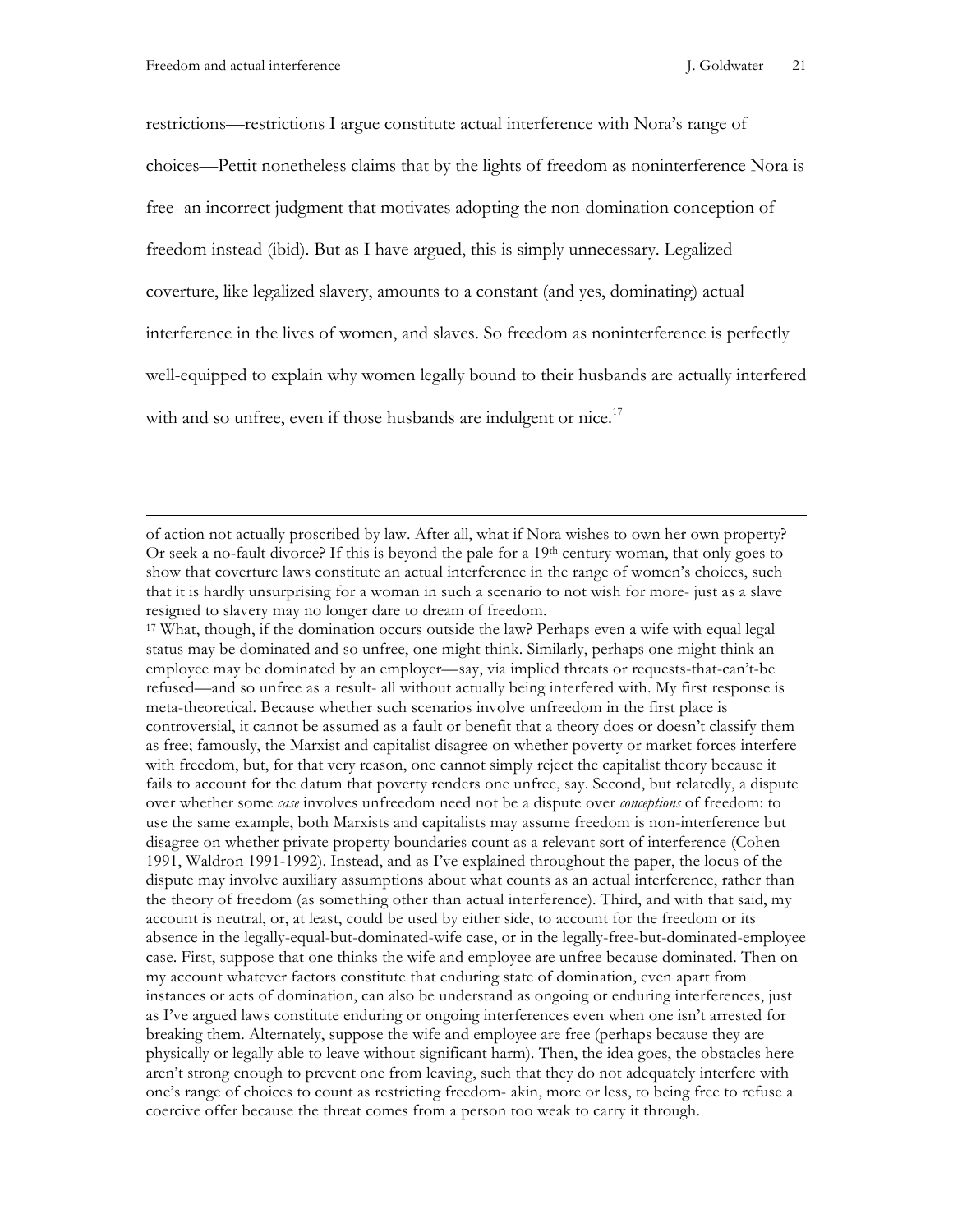Lastly, recall that at the outset I noted Carter and Kramer concede that a slave might be free from actual interference, such that the debate between freedom as nondomination as opposed to noninterference should turn on the question of whether the (high) probability of possible interference becoming actual is sufficient to explain the slave's unfreedom. Simply by recognizing the wide scope of actual interference, however, one can avoid this debate that starts from the viability of the lucky slave thought experiment. In addition, recall also that Pettit criticizes Carter and Kramer for attenuating the link between slavery and unfreedom: for Pettit that a slave is unfree is a necessary or conceptual truth, whereas for Carter and Kramer that a slave is unfree is contingent and empirical, thereby leaving open the genuine empirical possibility that a slave really could get lucky. My arguments show this concession is unnecessary. Just as being in a jail cell *entails* unfreedom due to the jail's actual interference with one's range of choices, so too does being a slave entail unfreedom due to slavery's actual interference with one's range of choices. The constraints or obstacles that are jails and slavery are not merely empirically correlated with unfreedom. 18

### **4. Interference, regulations, and overall freedom**

<u>.</u>

It was indicated at the outset that Pettit not only claims there can be unfreedom if there is domination without interference, but also that there can be freedom with interference if there is no domination. I now turn to the latter claim.

<sup>&</sup>lt;sup>18</sup> Moreover, this rebuts Carter's claim that only an empirical and contingent relation would not trivialize the opposition of freedom and slavery (2008: 81). For my claim that a prisoner is unfree is not a trivial tautology, but rather an implication of the empirical fact that a prisoner exists in a physical space that physically proscribes the range of choices the prisoner can make.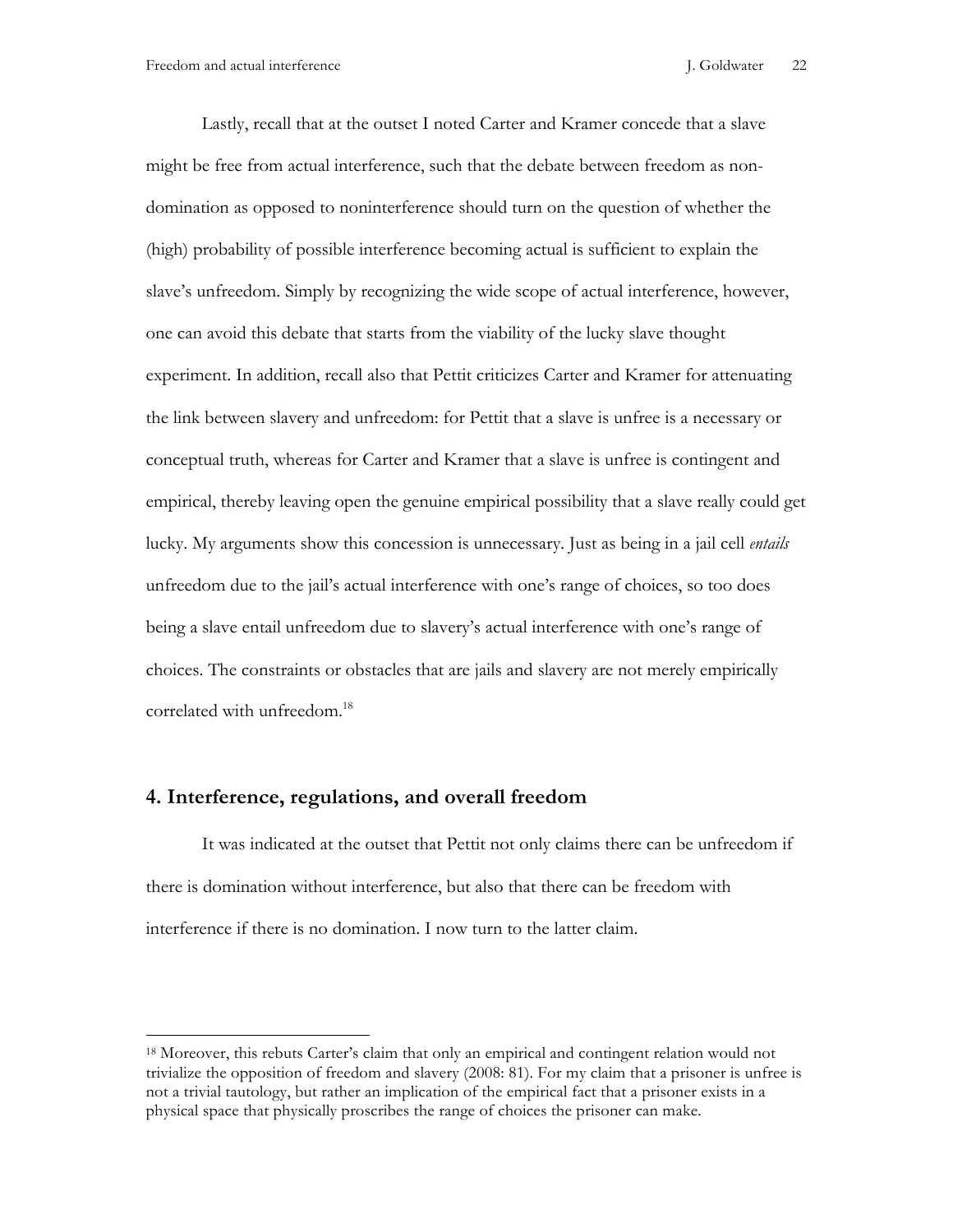To show how there can be freedom with interference if there is no domination, Pettit appeals to the example of traffic laws: while traffic laws might interfere with one's actions on the road, such laws do not take away freedom, Pettit claims, because they are not dominating. According to Pettit more generally,

Government inevitably involves interference in the lives of citizens, whether via legislation, punishment, or taxation. Our [republican] ideal suggests that this interference need not be dominating, however—and need not be inherently inimical to freedom—so long as the people affected by the interference share equally in controlling the form it takes. Let state interference be guided equally by the citizenry and it will not reflect an alien power or will in their lives (2014: xx).

Because such legitimately-enacted democratic laws do not amount to an alien will, such laws do not subject one to an alien will, and so one remains free under such laws. But Pettit also goes further. Not only is one not dominated or rendered unfree by democratically enacted laws, such laws might actually enhance one's freedom; for example, and as Pettit puts it, "the rules introduced under a property or transport system, far from restricting freedom, may actually facilitate it" (2014: 66).

So Pettit concludes that not only does interference not suffice for unfreedom, but the interference of e.g. traffic rules might actually enhance freedom. Especially because I have argued that laws amount to an ongoing interference, however, one might think Pettit's view has an advantage here. Expressed another way, it would appear my account is susceptible to Pettit's criticism: if a law amounts to an interference, as I contend, then even a legitimate, well-meaning, and democratically-enacted just law amounts to a freedomrestricting interference, a thought which might push one towards a right-wing libertarian view that sees freedom as being maximized in the absence of laws. Yet, like Pettit, many on the left might think of (certain) laws as freedom-enhancing, especially regulatory laws that protect citizens or consumers against excessive corporate power. It might then be thought an advantage of Pettit's account that he has the resources to argue that "regulation is not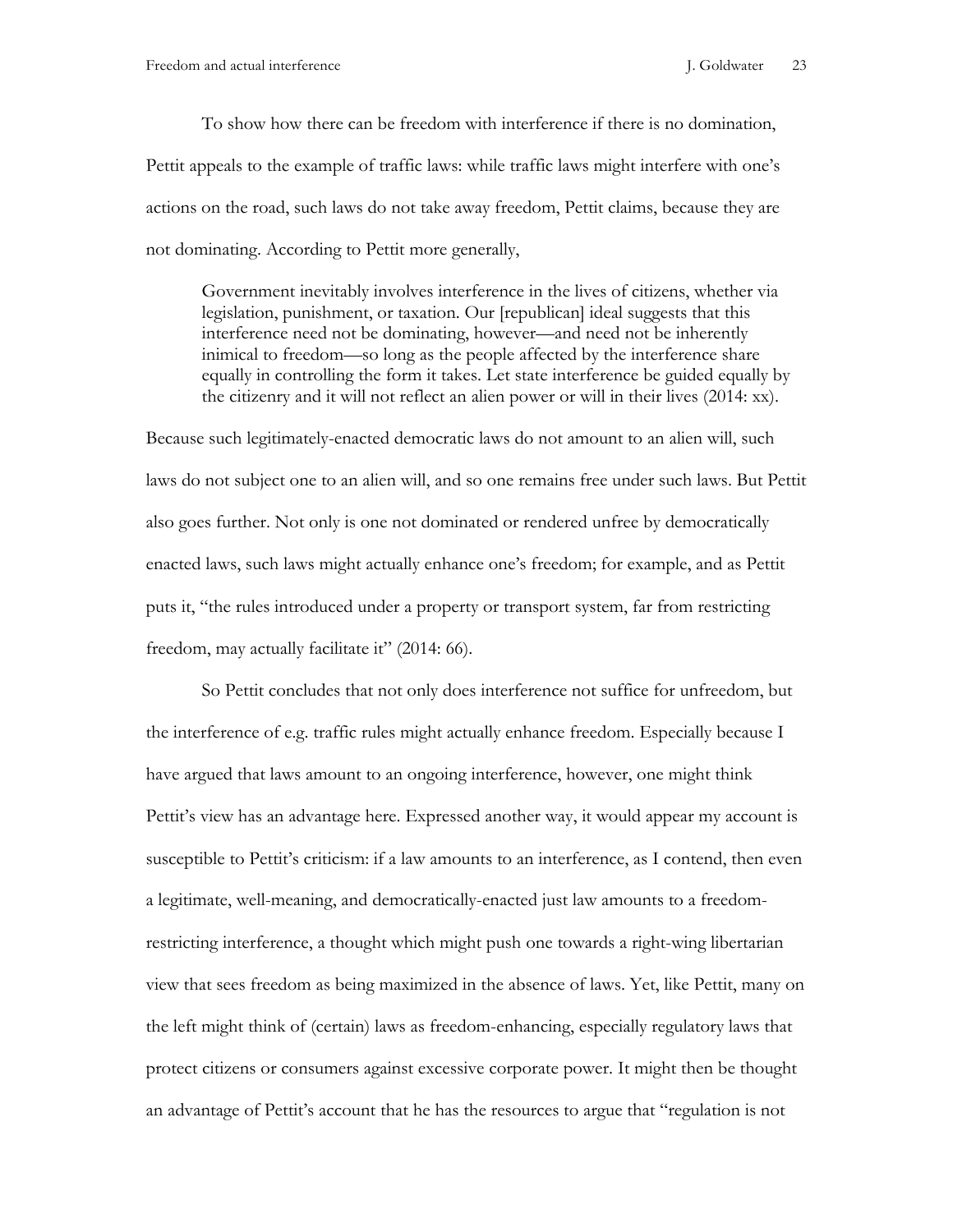oppression" (2014: 89), and, more strongly, that "we establish most of our freedom only by virtue of a common regulatory scheme" (2014: 85). That Pettit can make sense of the ways laws interfere yet nonetheless enhance rather than impede freedom might then be taken as a unique strength of Pettit's view of freedom as non-domination, and against my view of laws as actual interferences.

But the worry is misguided. For a law interfering in one respect is perfectly compatible with its protecting one from interference in other respects. Take the traffic law example. Undoubtedly a law against travelling faster than 55 mph interferes with one's freedom to drive faster than 55 mph. But such a law also protects one's freedom to travel the roads without being hit by a speeding car, the violence of which would surely amount to a far greater interference. Therefore it is intuitive to say that even though a law against travelling faster than 55 mph takes away some amount of freedom, it nonetheless yields a considerably greater amount of freedom in return. Or, to invoke a comparison to a standard thought in ethical theory, just as an action can yield some pain but a greater amount of pleasure, thereby being utility-enhancing overall by the lights of the utilitarian calculus, so too can a law interfere with one to a small degree but also yield a greater amount of non-interference—i.e., protection from interference—thereby being freedomenhancing overall.<sup>19</sup>

<sup>&</sup>lt;sup>19</sup> Of course, precisely measuring degrees or quantities of freedom is a famously vexed issue. Berlin (1969) thought no precise measure is possible (though he did think one can make justifiable comparisons, such as a citizen of a democracy being more free than a subject in a monarchy; p. 43). That said, many have attempted to measure freedom more precisely; see Carter (1999: Ch. 7) for a response to Berlin's skepticism in particular. Still, and as best I can tell, there is no approach to the measurement of freedom that is wholly satisfying, agreed-upon, or theory-neutral. For example, measurements of freedom in terms of preferences presuppose, contra to what might be the lesson of the contented slave case, that freedom should be understood in terms of actual preferences; cf. Sugden (1998). Similarly, measurements in terms of "opportunity sets" (Pattanaik and Xu 1990) seem to presuppose, contra Taylor (1979), that it is the number of opportunities, rather than their significance, that is directly relevant to the degree of freedom enjoyed. Adjudicating these complex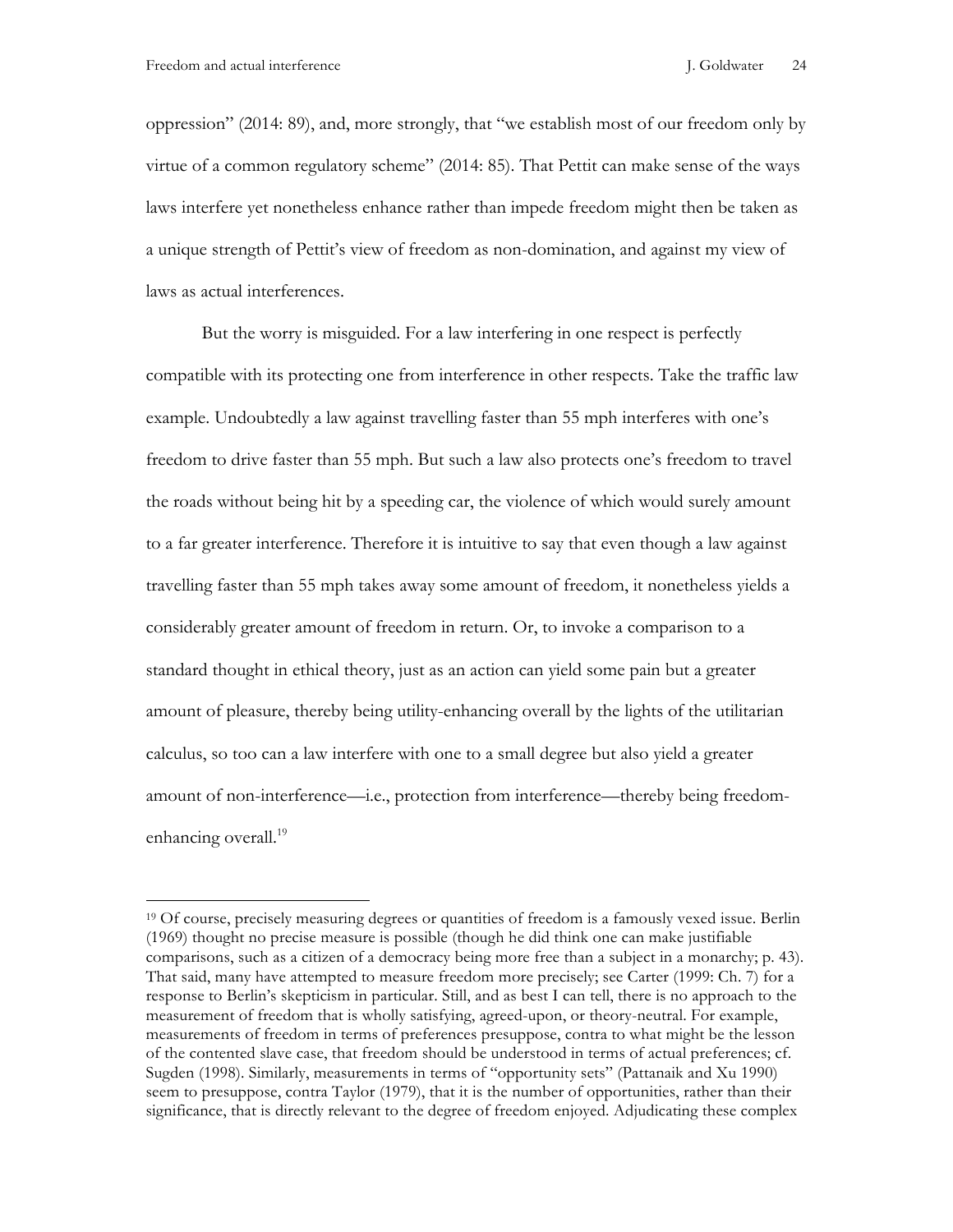The example is hardly unique. Consider another: a law mandating that food-service employees wash their hands after using the restroom. Surely this law interferes with the freedom of an employee to choose to not wash his or her hands after using the restroom, but the resulting loss of freedom to poisoned customers is orders of magnitude greater; if a person causes my sickness I lose the freedom to do all the things I would do were I healthy, whereas the degree of loss of freedom to the newly sanitized employee is quite minimal. So a regulation that requires sanitary standards, despite being an interference, can nonetheless, on balance, yield more freedom-as-noninterference overall. Note too that such laws do not require those who lose and those who gain freedom in these respects to be different people; one and the same food-service employee who loses freedom *qua* employee due to the interference of the mandatory hand-washing policy gains a greater compensating freedom *qua* customer at every other restaurant.

There are options as to how one might formulate the distinction here. One way might be between *prima facie* and *ultima facie* or all-things-considered interferences. Another might be between there being some and overall, net, or on-balance interference (this seems to be what Kramer has in mind with his distinction between particular and overall freedom; e.g. 2008: 32). Adjudicating between these is unnecessary, however, as the basic point is the same. A law can be an actual interference while simultaneously yielding more protection from interference and so more freedom overall. So this account can indeed explain what Pettit takes to be truths: that "regulation is not oppression", and that "we establish most of our freedom only by virtue of a common regulatory scheme" (as quoted above). One does not require a distinct category of (non)domination to make this judgment: one need only

issues is not necessary here, however; for even without a theory-neutral or agreed-upon metric, my judgments regarding traffic laws and sanitary conditions (see below) seems uncontroversial, and unlikely to be overturned by appeal to a formal metric of freedom.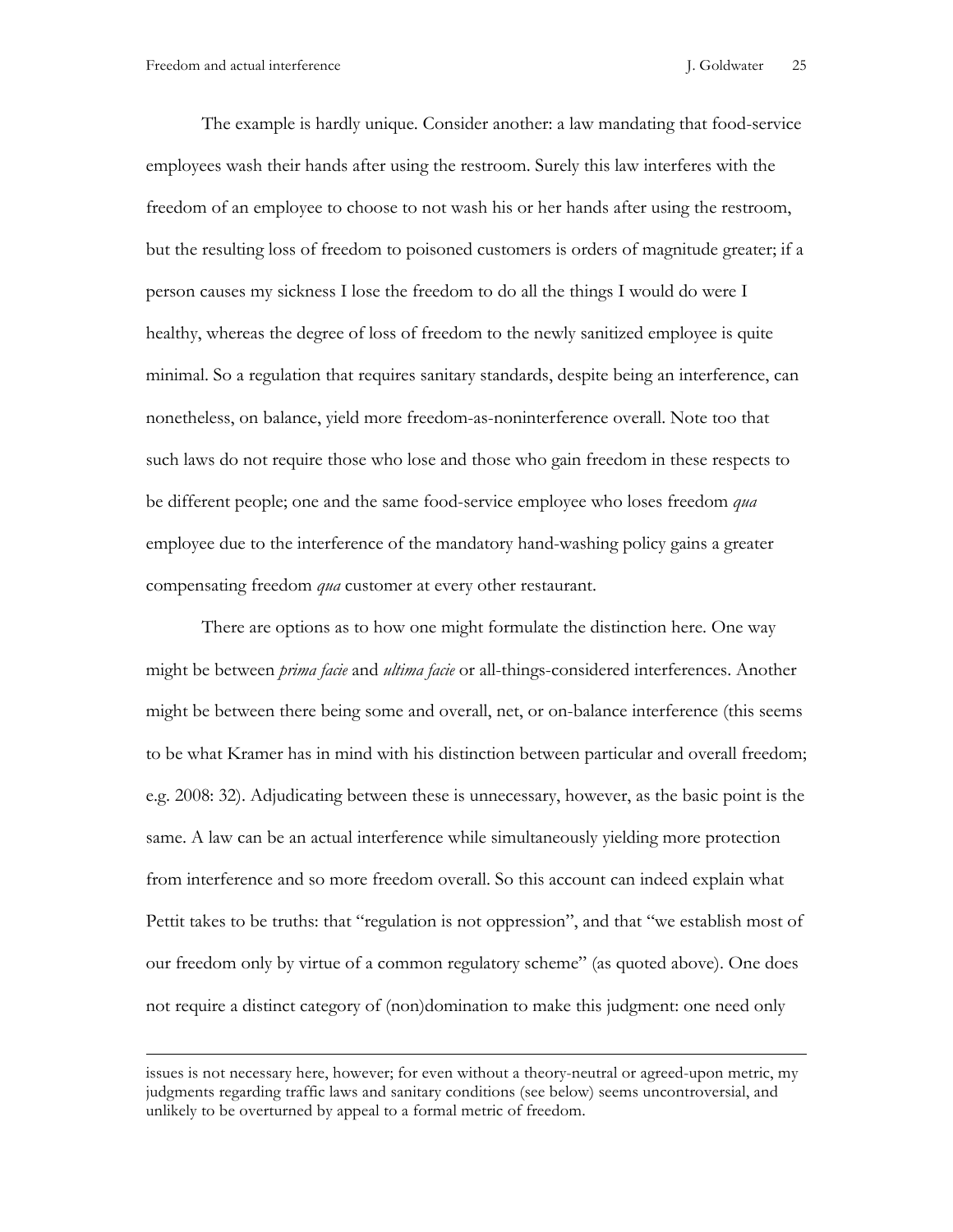distinguish between some and net interference, as doing so yields the result that negative freedom can indeed be promoted rather than inhibited by laws and regulations.<sup>20</sup>

### **5: Coda: Theories, explanation, and forms of government**

Formulating the most recent argument as I do allows me to tie together a couple of threads, as well as respond to a final objection. Though I noted it wasn't a focus of this paper, I mentioned at the outset that connected to the issues I do discuss is the relationship between freedom and forms of government. In particular I noted that on Pettit's nondomination view, there is a necessary or conceptual relation between democracy and freedom, and authoritarian (dominating) governments and unfreedom. Whereas for Carter and Kramer it is only contingent and empirical that democracy promotes freedom more than, say, fascism. Recall also that I have appealed to methodological issues, often regarding explanation, and noted that debates over theories often turn on the explanation of certain data or cases, such as the datum that slavery is paradigmatic of unfreedom.

Assuming this methodology, suppose it's a datum that certain laws or regulations can enhance rather than impede freedom, such as the traffic law example discussed above. How is this to be explained? Pettit's explanation appeals to non-domination: because citizens are not dominated when a democratic regime imposes traffic laws, one remains free even when governed by or interfered with by such laws. I offered a distinct explanation for the same datum, however: traffic laws, on balance or *ultima facie*, protect against more interference than they impose. So on my explanation there is no distinctive appeal to forms of government, nor to the question of whether the laws reflect an 'alien

<sup>&</sup>lt;sup>20</sup> Similar remarks apply to List and Valentini's adoption of freedom as independence, which they motivate, at least in part, via its ability to explain how regulations may promote freedom- in putative contrast to the inability of freedom as noninterference (2016: 1072).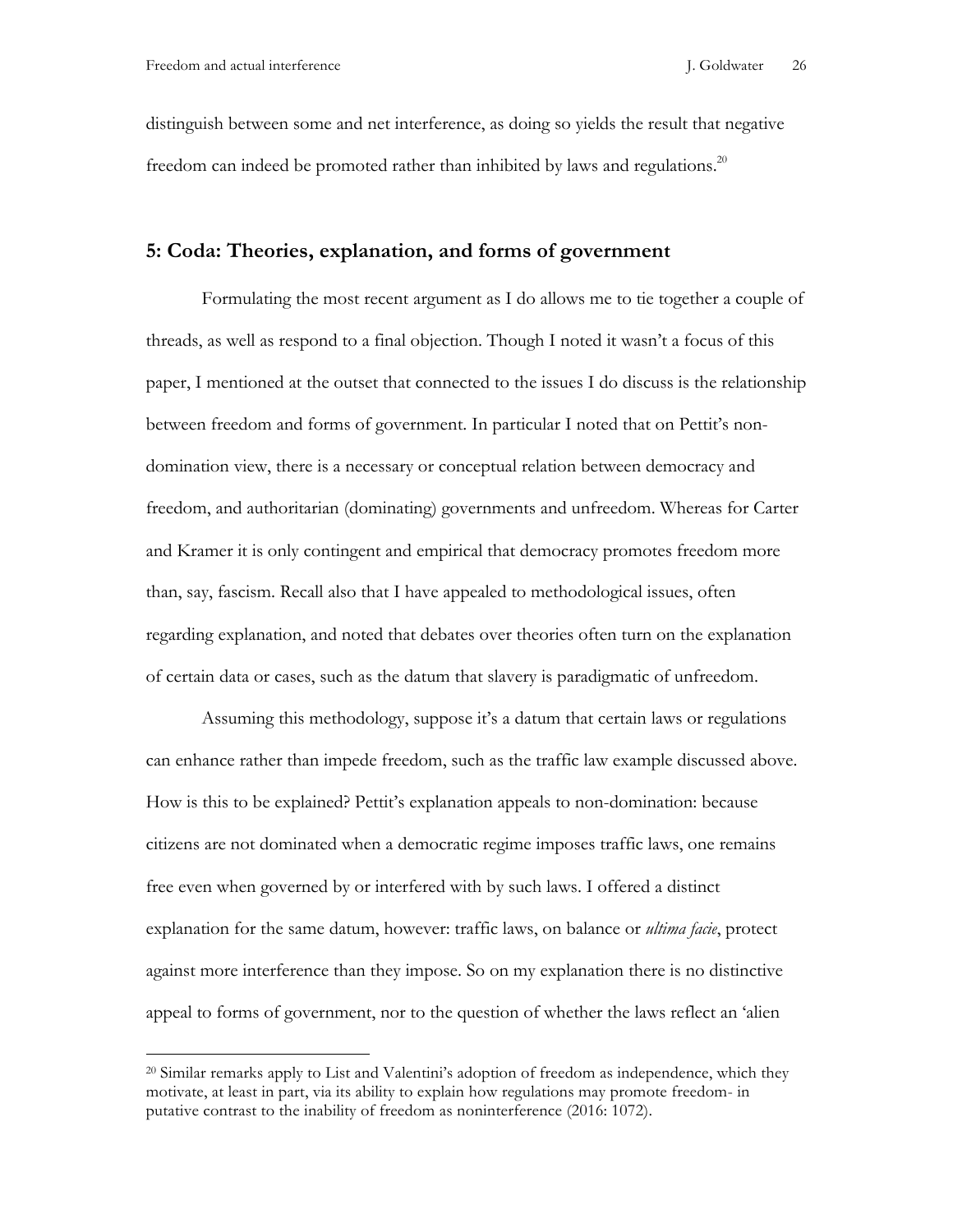will', or track the 'avowed interests' of the citizens in question. Instead, my explanation simply appeals to which option—traffic anarchy or a system of regulations—would yield more interference, with my claim being that the former yields more interference than the latter because the regulations protect one against the interference of unruly drivers.

But perhaps one thinks this isn't the whole story, and that traffic laws not taking away freedom isn't the only datum to account for. For one might also think it's a datum that such laws do not take away freedom *because* they are not dominating (or reflective of an alien interest or will). Then one might think my explanation comes up short. More generally, one might think people subjected to democratic laws are not dominated and therefore, or because of that, not unfree. And correlatively one might think those subject to authoritarian or fascist laws are unfree because they are dominated. And if so, one might object that the non-interference theory I've defended cannot explain these facts.<sup>21</sup>

But this objection is not successful, for reasons both substantive and methodological. Starting with the latter, while I accept that a theory must explain certain facts or data, some tenets or claims need not be explained. Compare: while any theory of freedom must account for the unfreedom induced by slavery, it is not the case that any theory of freedom must account for the unfreedom induced by poverty. The reason is that it is contentious whether poverty takes away freedom; while certainly one may argue (and many have argued) that poverty does take way freedom, this is better understood as an implication of a theory, or a judgment one makes as a result of a theory, rather than a theory-independent datum that a theory must account for.<sup>22</sup> More generally, proper methodology here requires distinguishing theory-neutral facts, data, or paradigms, such as

1

<sup>21</sup> My thanks to an anonymous referee for the *Journal of Ethics and Social Philosophy* for offering this objection, and encouraging this discussion.

<sup>22</sup> Cf. note 17.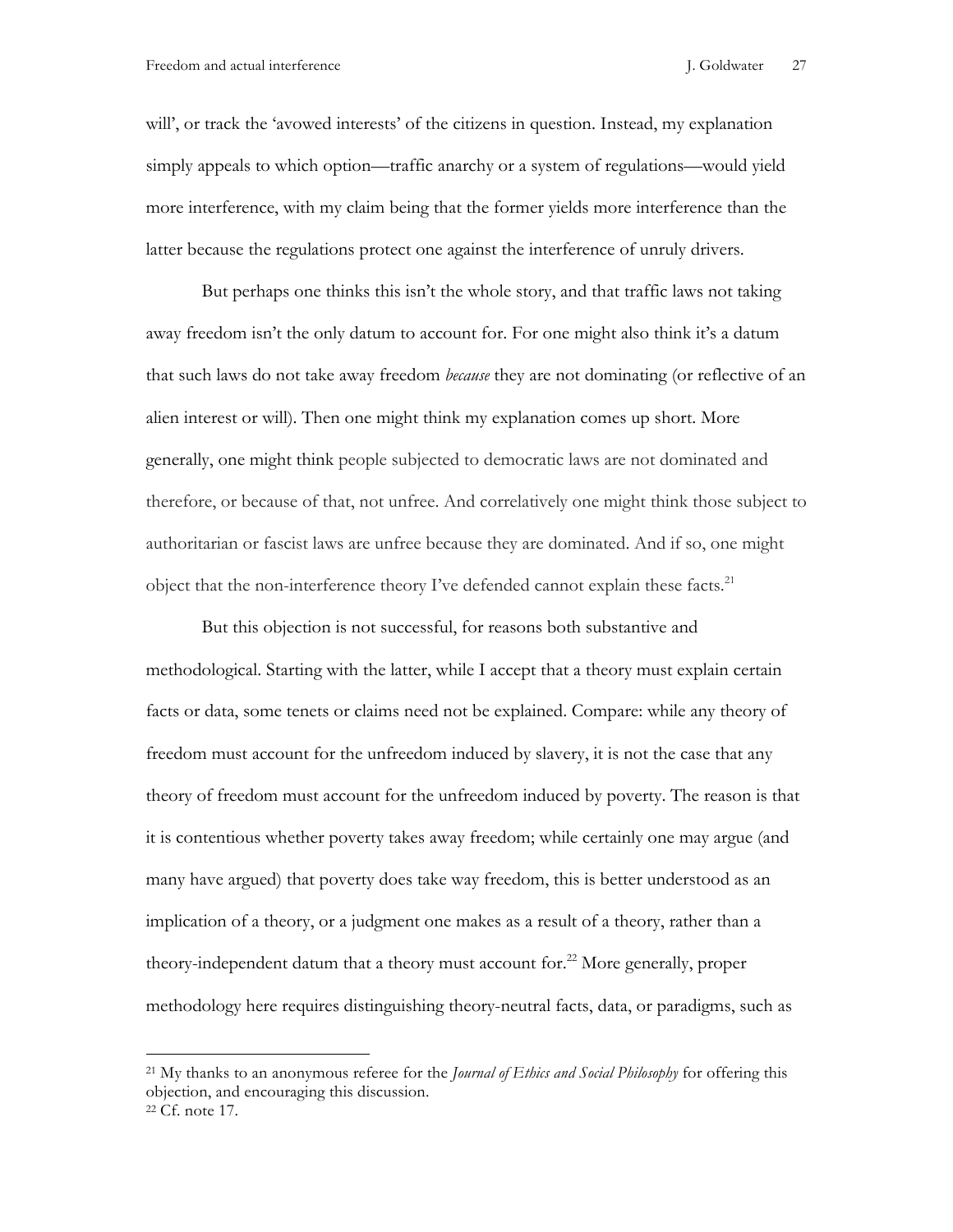slavery taking away freedom, from contentious (even if true) judgments, such as poverty taking away freedom. For theory-neutral facts or data are in a sense antecedent or prior to a theory, whereas a judgment generated by or justified in light of a theory is posterior.

Much the same applies to putative explanations of a datum. While certain data or theory-neutral facts do need to be explained, the claim that some datum or fact is the case *because of* a certain explanatory factor is not itself part of what needs to be explained. So assume for argument's sake that certain laws, such as traffic laws, enhance rather than impede freedom. Still, one must distinguish needing to explain this fact from the (putative) need to explain this fact obtaining *because* of non-domination. Simply put, a theory-laden or theory-based explanation of a datum is not itself amongst the data that any theory must account for, on pain of being explanatorily inadequate. So it is not the case that the noninterference theory I'm defending must explain why certain laws are freedom-enhancing *because they are not dominating*, even though I accept the burden of needing to explain why certain laws are freedom-enhancing. And that is what I did above: by explaining that regulatory laws can yield more protection from interference, on balance or *ultima facie*, than would be yielded in their absence.

Still, perhaps one thinks there is an important fact (or datum) to be explained here regarding different forms of government. In particular one might think there is something inherently or necessarily freedom-enhancing about democracy, and freedom-limiting about non-democratic or authoritarian forms of government. And perhaps one thinks Pettit's view retains a superior ability to explain these data.

But this is not the case, for reasons closely related to those just detailed. To see this, first distinguish between laws that might obtain in a democracy *and* an authoritarian state, as opposed to laws that would only obtain in an authoritarian state. For example, I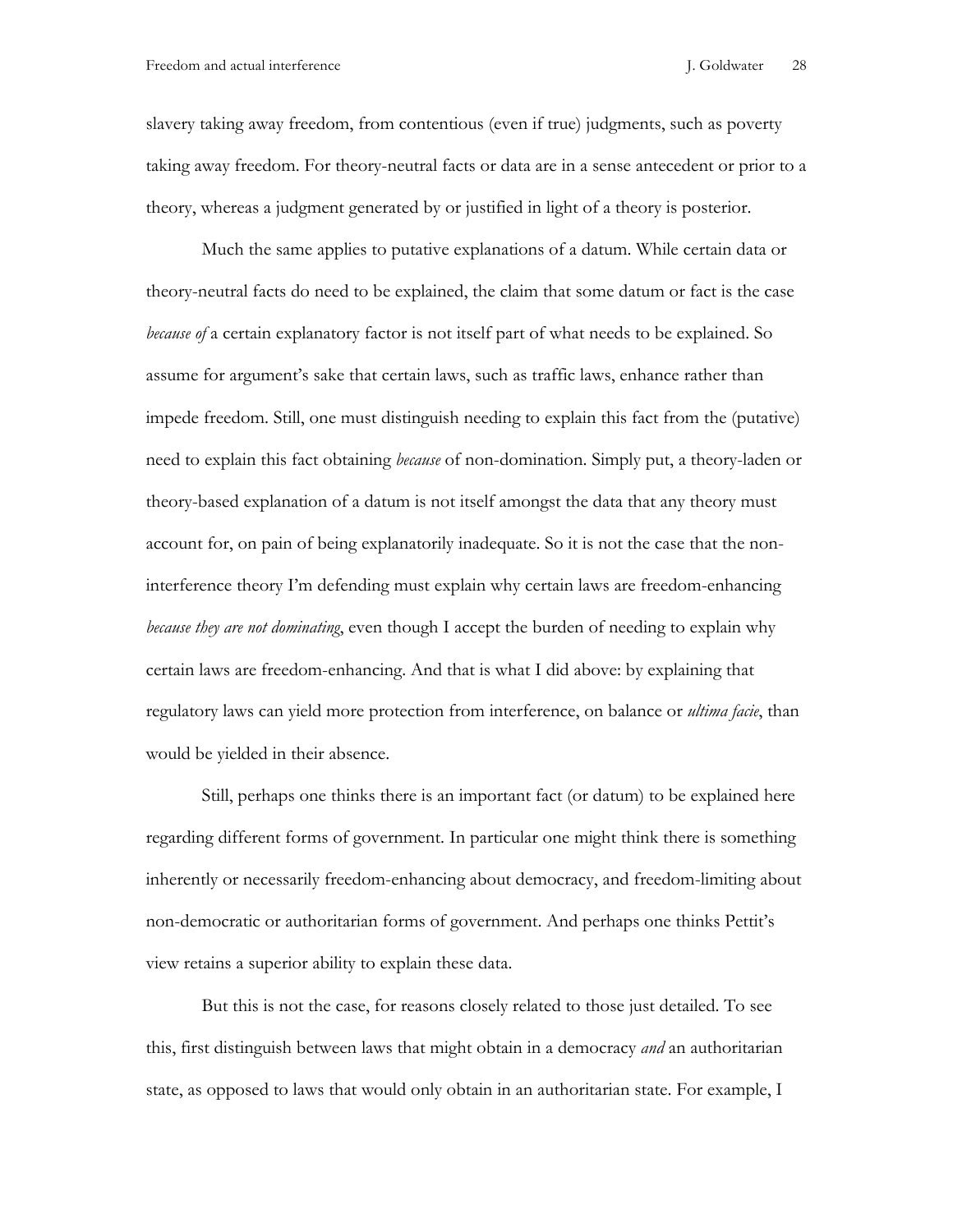assume democracies and authoritarian states could have similar traffic laws, while only an authoritarian state would have a law requiring worship of the supreme leader. From here, note that it cannot be taken as a theory-neutral datum that people in a democracy are more free vis-à-vis or with respect to their *traffic laws* than people in an authoritarian state are with respect to *their* traffic laws; though one could argue there is such a difference, it is hardly self-evident or a theory-neutral datum that any theory must account for. For if we assume the content of the laws are identical, differing only in how they were enacted (e.g. legislature vs. dictate), then the effects of those laws would be indiscernible, just as two identical actions born of different motivations would be behaviorally indiscernible. So one cannot assume there is a difference in freedom in these situations that needs to be explained. So *a fortiori* one cannot assume there is a difference in these situations *because* of the absence or presence of domination. Such judgments are simply too theoretically loaded to be amongst the neutral data that any theory must account for.

On the other hand, if the *explanandum* is the datum that people are unfree when required to worship a supreme leader, say, then the noninterference conception I've defended clearly has the resources to explain this. For such a requirement is a gross interference with the beliefs, thoughts, and attitudes of every person subject to this law. *Mutatis mutandis* for any other law that would exist in an authoritarian state but not a democracy. Yet even if one thinks the *best* explanation of the unfreedom here appeals to domination, recall that earlier I argued one should construe domination as a particularly gross or insidious form of interference; some interference is so severe, persistent, and aimed at subjugation that it is fairly described as 'domination'. For, I argued, it is only by assuming domination obtains when interference does not (as in the lucky slave case) that domination appears categorically different than interference. Yet accepting the wide scope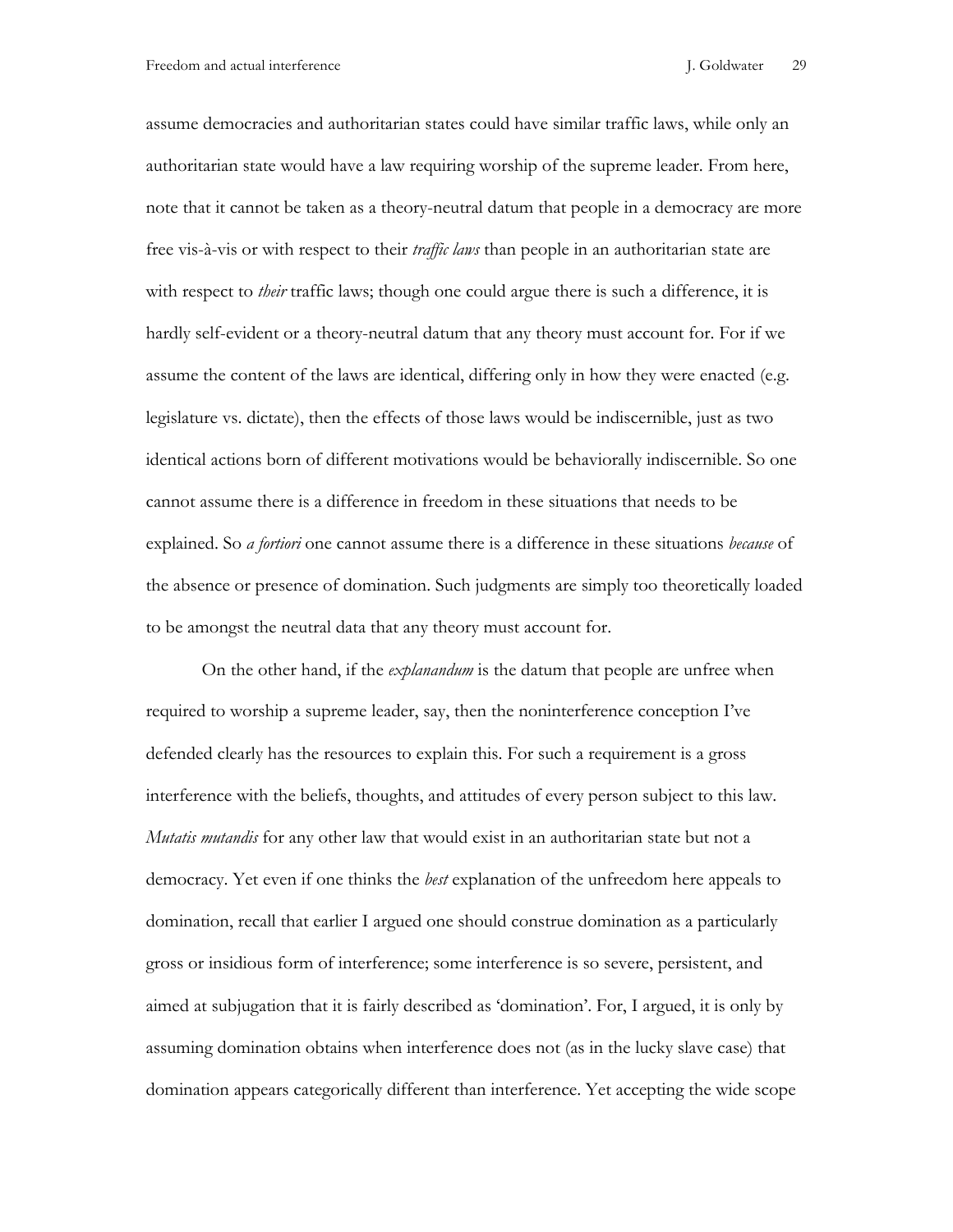conception of interference dissolves the opposition, as one can instead see domination as a kind of interference (the persistent or subjugating kind). Thus the wide-scope conception of interference I've defended can explain unfreedom wherever there is domination.

And this in turn allows a final point. Recall again that Pettit differs with Carter and Kramer over the strength of relationship between slavery and (un)freedom, as well as forms of government and (un)freedom: whereas for Pettit the relationships are necessary or conceptual, for Carter and Kramer they are contingent and empirical. Though like Carter and Kramer I have defended a negative noninterference conceptions against Pettit, I also argued earlier, with Pettit and against Carter and Kramer, that slavery entails and so necessarily yields unfreedom- the reason being, contra Pettit, that a slave is necessarily interfered with by slavery. So much the same applies to forms of government: whereas democratic laws that protect citizens from interference *entail* noninterference and so freedom, subjugating or dominating authoritarian laws entail gross interference and so unfreedom. The relationship is not merely contingent or empirical.

### **6. Conclusion**

Pettit argues that the liberal conception of freedom as noninterference is unable to explain crucial instances of freedom and unfreedom- in particular the unfreedom of slavery, and the freedom that results from certain regulatory laws. I have shown that these arguments are unsound. In particular I have argued that the scope of interference is wider than both Pettit and his critics have recognized, and that this, among other reasons, shows the lucky slave case to be an impossibility rather than a possibility with low probability. More generally I have shown that freedom as noninterference, conjoined with a proper auxiliary assumption regarding the wide scope of actual interference, accounts for paradigm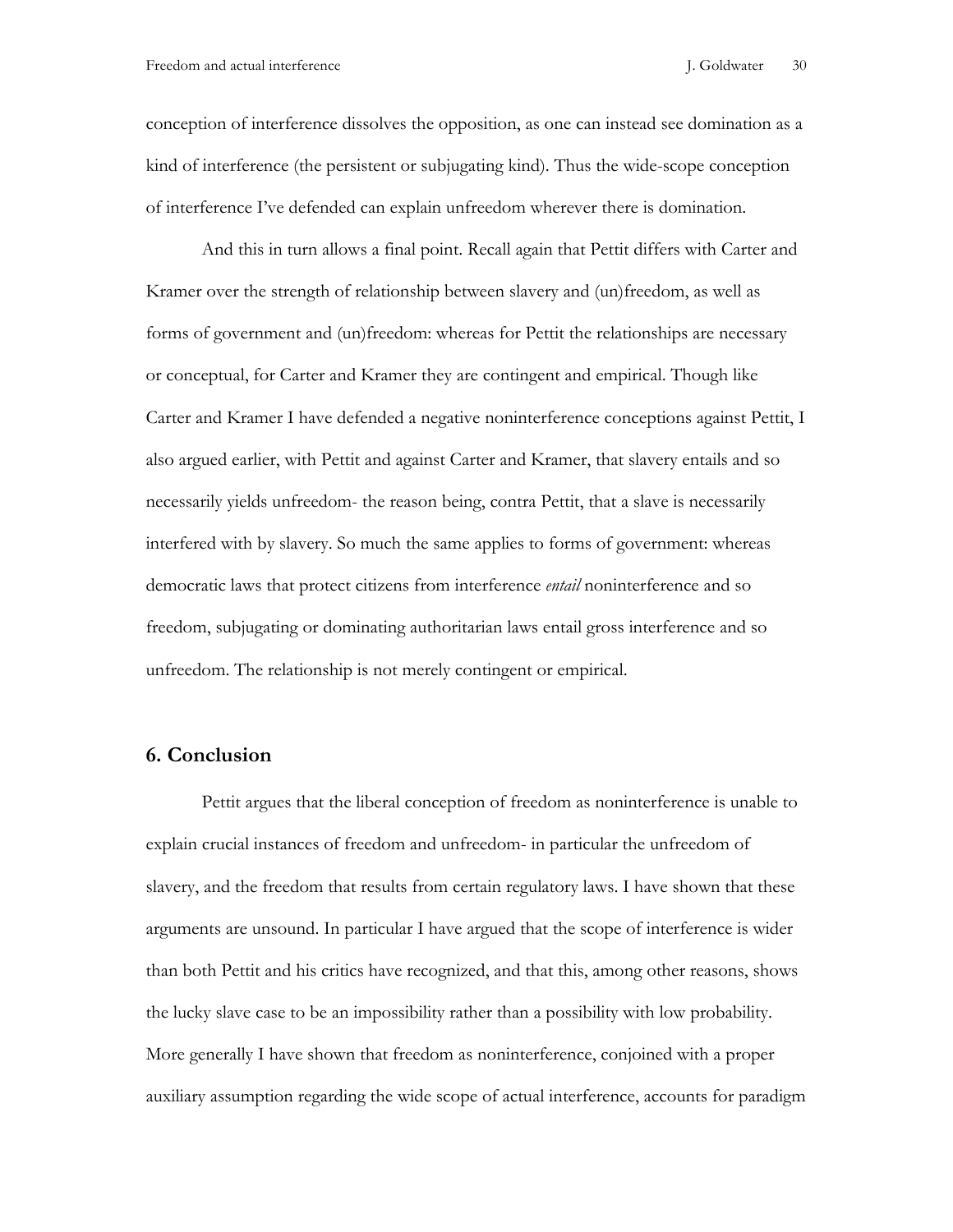cases of unfreedom. I have also shown that freedom as noninterference has the resources

to make sense of the ways in which laws and regulations may enhance rather than inhibit

freedom, as well as how different forms of government may enhance or inhibit freedom.

Conjoined, I have shown that the negative conception of freedom as noninterference can

meet the explanatory burden that Pettit has claimed it cannot.<sup>23</sup>

# **References**

1

- Beckman, L & Rosenberg, J. (2017). Freedom as non-domination and democratic inclusion. *Res Publica*: 1–18.
- Benn, S.I. & Weinstein, W.L. (1971). Being free to act, and being a free man. *Mind* 80, 194– 211.
- Berlin, I. (1969). Two concepts of liberty. Reprinted in D. Miller ed. (2006) *The Liberty Reader*, Paradigm Publishers: 33–58.
- Carter, I. (1999). *A Measure of Freedom*. Oxford University Press.
- —— (2008). How are power and unfreedom related?. In Laborde C, and Maynor, J. (eds) *Republicanism and Political Theory*. Malden: Blackwell Publishing, 58–82.
- —— (2016). Positive and negative liberty, *The Stanford Encyclopedia of Philosophy* (Fall 2016 Edition), Edward N. Zalta (ed.), URL  $=$

<https://plato.stanford.edu/archives/fall2016/entries/liberty-positive-negative/>.

- Cohen, G.A. (1991). Capitalism, freedom, and the proletariat. In D. Miller ed., (2006), *The Liberty Reader*: 163–182.
- Costa, V. (2009). Neo-republicanism, freedom as non-domination, and citizen virtue. *Politics, Philosophy, & Economics* 8(4): 401–419.
- De Bruin, B. (2009). Liberal and republican freedom. *The Journal of Political Philosophy*: Vol. 17, No. 4: 418–439
- Flikschuh, K. (2007). *Freedom*. Polity Press.
- Goodin, R. (2003). Folie républicaine. *Annu. Rev. Polit. Sci*. 2003. 6: 55–76.
- Goodin, R. and Jackson, F. (2007). Freedom from fear. *Philosophy & Public Affairs*, Vol. 35, No. 3: 249-265
- Harbour, M. (2011). Non-domination and pure negative liberty. *Politics, Philosophy, and Economics*, 11 (2), 186–205.
- Kramer, M. (2003). *The Quality of Freedom*. New York: Oxford University Press. —— (2008). Liberty and domination. In Laborde, C. and Maynor, J. (eds)

*Republicanism and Political Theory*. Malden: Blackwell Publishing, 31–57.

- Lang, G. (2012). Invigilating republican liberty. *The Philosophical Quarterly* Vol. 62, No. 247: 273–293.
- List, C. & Valentini, L. (2016). Freedom as independence. *Ethics 126*: 1043–1074.

<sup>23</sup> My sincere thanks to Victoria Costa, Laura Ekstrom, Christopher Freiman, Chad Vance and two anonymous referees for the *Journal of Ethics and Social Philosophy* for helpful comments on earlier versions of this paper.